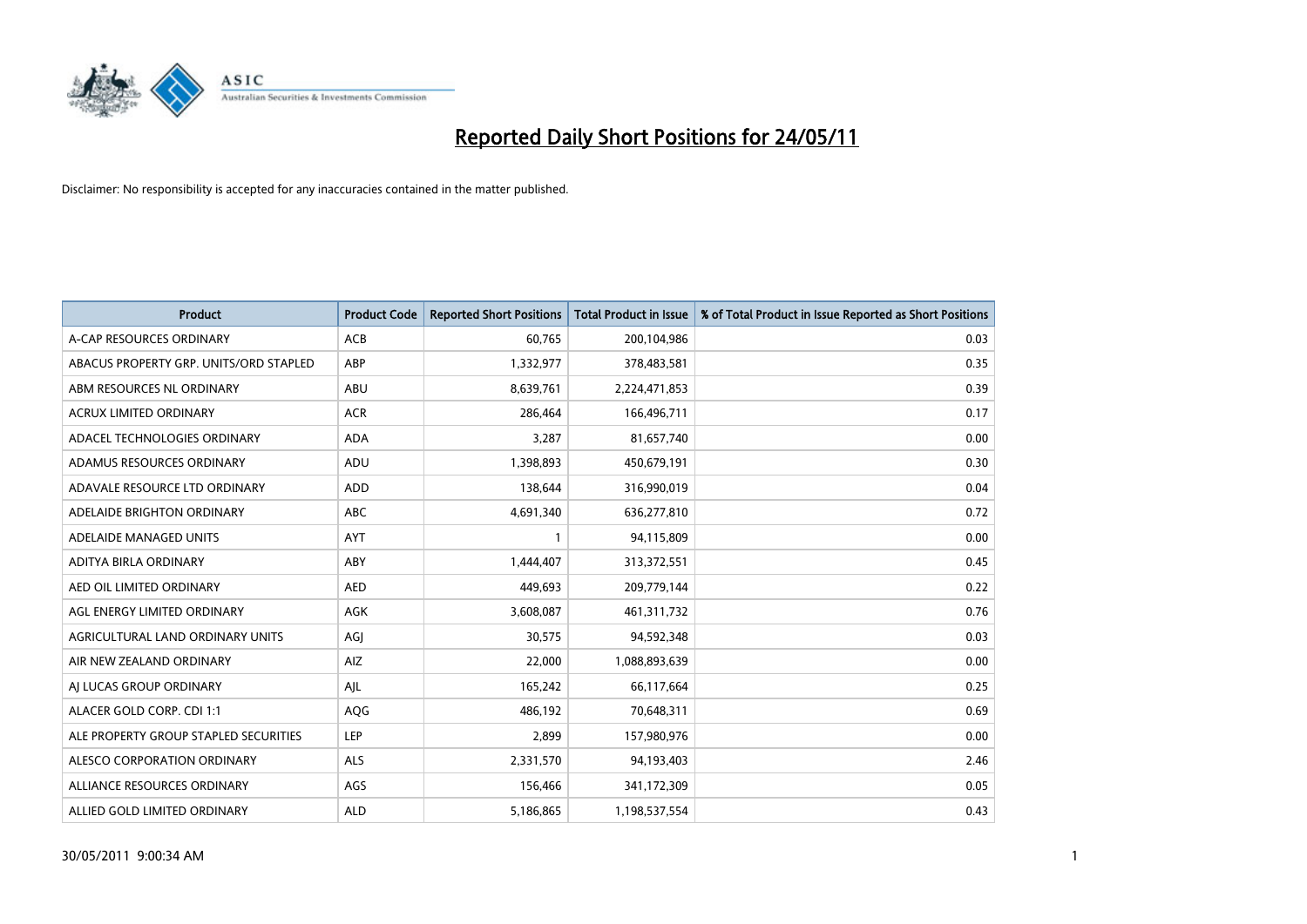

| <b>Product</b>                          | <b>Product Code</b> | <b>Reported Short Positions</b> | <b>Total Product in Issue</b> | % of Total Product in Issue Reported as Short Positions |
|-----------------------------------------|---------------------|---------------------------------|-------------------------------|---------------------------------------------------------|
| ALTONA MINING LTD ORDINARY              | <b>AOH</b>          | 500,000                         | 472,133,029                   | 0.11                                                    |
| ALUMINA LIMITED ORDINARY                | <b>AWC</b>          | 23,761,455                      | 2,440,196,187                 | 0.96                                                    |
| AMADEUS ENERGY ORDINARY                 | AMU                 | 604,000                         | 300,288,855                   | 0.20                                                    |
| AMALGAMATED HOLDINGS ORDINARY           | AHD                 | 16,358                          | 157,461,063                   | 0.01                                                    |
| AMCOR LIMITED ORDINARY                  | <b>AMC</b>          | 10,128,052                      | 1,227,416,280                 | 0.80                                                    |
| AMP LIMITED ORDINARY                    | AMP                 | 10,746,216                      | 2,789,686,764                 | 0.37                                                    |
| AMPELLA MINING ORDINARY                 | <b>AMX</b>          | 602.094                         | 203,285,108                   | 0.29                                                    |
| ANGLOGOLD ASHANTI CDI 5:1               | AGG                 | 80,100                          | 89,207,765                    | 0.09                                                    |
| ANSELL LIMITED ORDINARY                 | <b>ANN</b>          | 3,722,700                       | 133,011,550                   | 2.79                                                    |
| ANTARES ENERGY LTD ORDINARY             | AZZ                 | 101,632                         | 275,000,000                   | 0.04                                                    |
| ANZ BANKING GRP LTD ORDINARY            | ANZ                 | 6,772,815                       | 2,596,828,457                 | 0.24                                                    |
| APA GROUP STAPLED SECURITIES            | APA                 | 6,954,473                       | 556,193,951                   | 1.24                                                    |
| APEX MINERALS NL ORDINARY               | <b>AXM</b>          | 995,980                         | 5,550,243,713                 | 0.02                                                    |
| APN EUROPEAN RETAIL UNITS STAPLED SEC.  | <b>AEZ</b>          | 11,832                          | 544,910,660                   | 0.00                                                    |
| APN NEWS & MEDIA ORDINARY               | <b>APN</b>          | 24,322,657                      | 618,568,292                   | 3.92                                                    |
| AQUARIUS PLATINUM. ORDINARY             | <b>AOP</b>          | 3,384,199                       | 470,070,802                   | 0.70                                                    |
| AQUILA RESOURCES ORDINARY               | <b>AQA</b>          | 4,476,828                       | 374,368,499                   | 1.19                                                    |
| ARAFURA RESOURCE LTD ORDINARY           | <b>ARU</b>          | 5,993,015                       | 367,980,342                   | 1.63                                                    |
| ARB CORPORATION ORDINARY                | <b>ARP</b>          | 5,599                           | 72,481,302                    | 0.00                                                    |
| ARDENT LEISURE GROUP STAPLED SECURITIES | AAD                 | 543.043                         | 318,147,978                   | 0.17                                                    |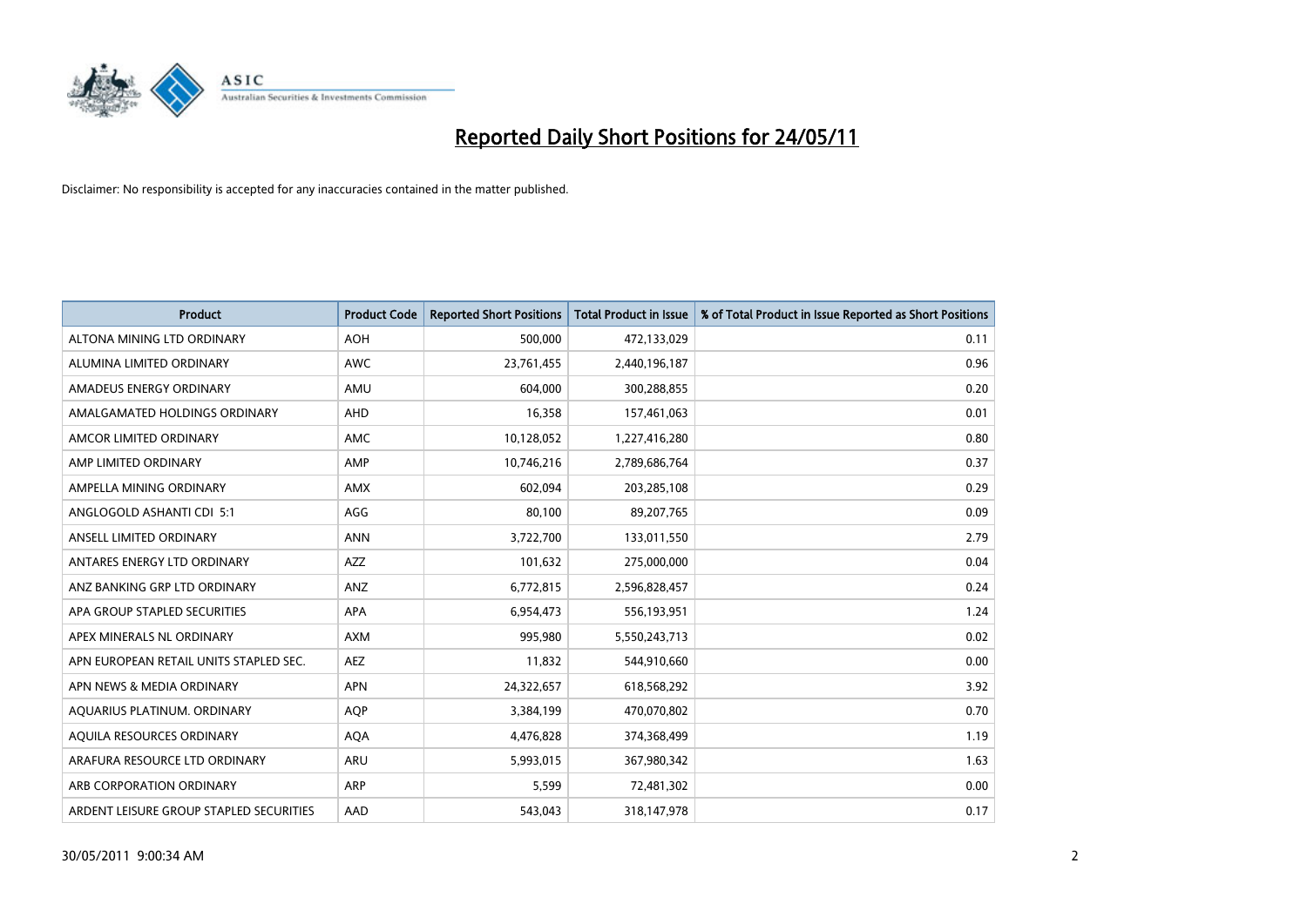

| <b>Product</b>                          | <b>Product Code</b> | <b>Reported Short Positions</b> | Total Product in Issue | % of Total Product in Issue Reported as Short Positions |
|-----------------------------------------|---------------------|---------------------------------|------------------------|---------------------------------------------------------|
| ARISTOCRAT LEISURE ORDINARY             | ALL                 | 37,689,542                      | 536,480,307            | 7.05                                                    |
| ASCIANO LIMITED ORDINARY                | <b>AIO</b>          | 32,370,573                      | 2,926,103,883          | 1.11                                                    |
| ASG GROUP LIMITED ORDINARY              | <b>ASZ</b>          | 68,491                          | 169,117,796            | 0.04                                                    |
| ASPEN GROUP ORD/UNITS STAPLED           | APZ                 | 1,095,650                       | 575,907,977            | 0.19                                                    |
| ASPIRE MINING LTD ORDINARY              | <b>AKM</b>          | 75,858                          | 539,971,483            | 0.01                                                    |
| <b>ASTON RES LTD ORDINARY</b>           | <b>AZT</b>          | 298,023                         | 204,527,604            | 0.14                                                    |
| ASTRO JAP PROP GROUP STAPLED SECURITIES | AJA                 | 27,019                          | 58,445,002             | 0.05                                                    |
| ASX LIMITED ORDINARY                    | ASX                 | 1,594,138                       | 175,136,729            | 0.91                                                    |
| ATLANTIC LIMITED ORDINARY               | ATI                 | 519,503                         | 113,210,529            | 0.46                                                    |
| ATLAS IRON LIMITED ORDINARY             | <b>AGO</b>          | 2,008,653                       | 823,820,142            | 0.23                                                    |
| AURORA MINERALS LTD ORDINARY            | <b>ARM</b>          | 416                             | 104,167,499            | 0.00                                                    |
| AURORA OIL & GAS ORDINARY               | <b>AUT</b>          | 5,166,831                       | 403,687,342            | 1.27                                                    |
| AUSDRILL LIMITED ORDINARY               | ASL                 | 192,924                         | 301,419,184            | 0.05                                                    |
| AUSENCO LIMITED ORDINARY                | <b>AAX</b>          | 3,302,237                       | 122,987,022            | 2.68                                                    |
| <b>AUSTAL LIMITED ORDINARY</b>          | ASB                 | 225,303                         | 188,069,638            | 0.11                                                    |
| <b>AUSTAR UNITED ORDINARY</b>           | <b>AUN</b>          | 2,776,945                       | 1,271,389,658          | 0.20                                                    |
| AUSTBROKERS HOLDINGS ORDINARY           | <b>AUB</b>          | 2                               | 54,658,736             | 0.00                                                    |
| AUSTIN ENGINEERING ORDINARY             | ANG                 | 96,450                          | 71,714,403             | 0.13                                                    |
| <b>AUSTRALAND ASSETS ASSETS</b>         | AAZPB               | 1,168                           | 2,750,000              | 0.04                                                    |
| AUSTRALAND PROPERTY STAPLED SECURITY    | <b>ALZ</b>          | 1,149,637                       | 576,846,597            | 0.19                                                    |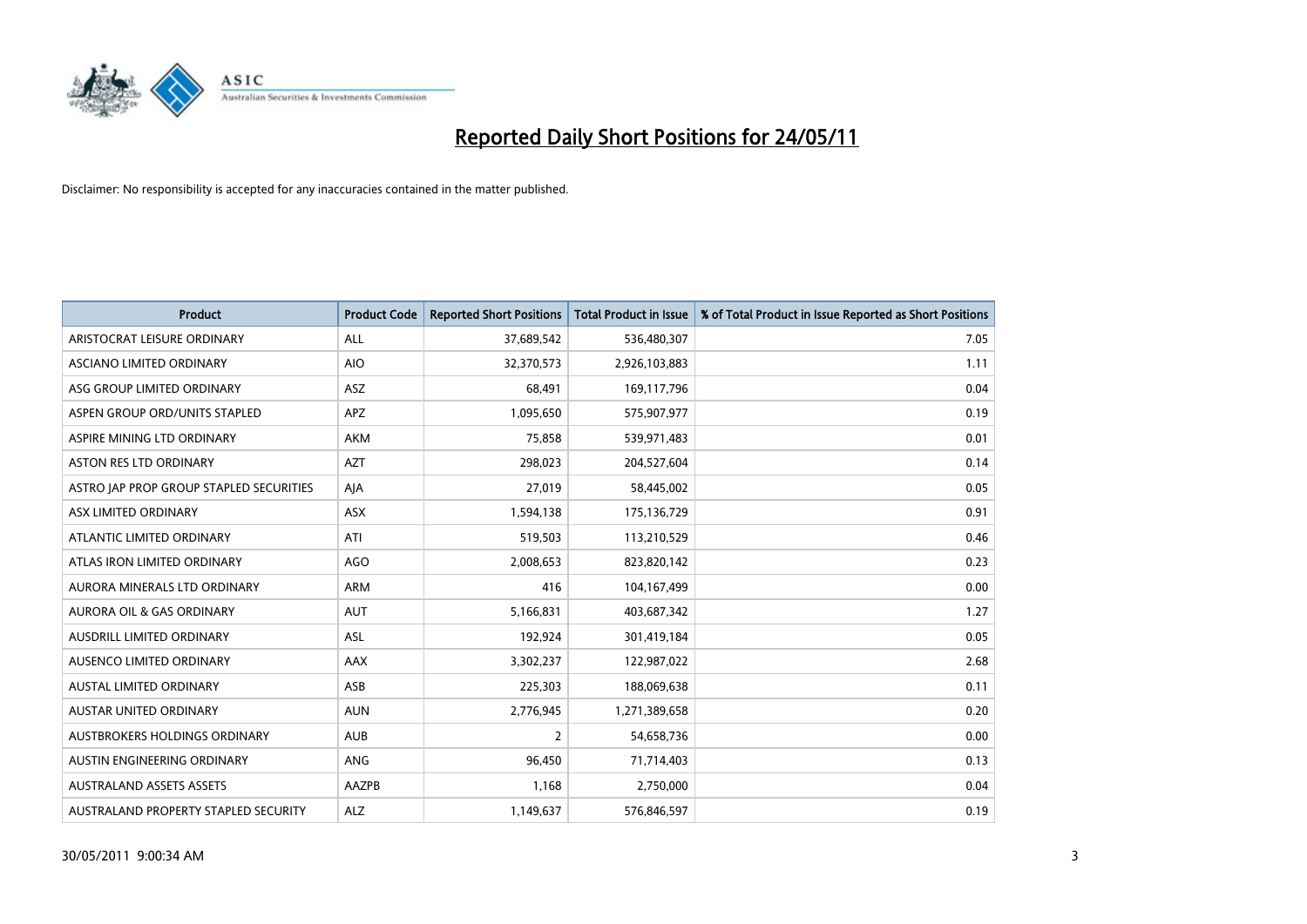

| <b>Product</b>                       | <b>Product Code</b> | <b>Reported Short Positions</b> | <b>Total Product in Issue</b> | % of Total Product in Issue Reported as Short Positions |
|--------------------------------------|---------------------|---------------------------------|-------------------------------|---------------------------------------------------------|
| AUSTRALIAN AGRICULT, ORDINARY        | AAC                 | 4,710,747                       | 303,904,127                   | 1.56                                                    |
| AUSTRALIAN EDUCATION UNITS           | <b>AEU</b>          | 625,000                         | 175,465,397                   | 0.36                                                    |
| AUSTRALIAN INFRASTR, UNITS/ORDINARY  | <b>AIX</b>          | 1,389,900                       | 620,733,944                   | 0.21                                                    |
| AUSTRALIAN MINES LTD ORDINARY        | <b>AUZ</b>          | 1,400,000                       | 576,910,315                   | 0.24                                                    |
| AUSTRALIAN PHARM, ORDINARY           | API                 | 946,050                         | 488,115,883                   | 0.19                                                    |
| AUTOMOTIVE HOLDINGS ORDINARY         | AHE                 | 258,964                         | 260,345,713                   | 0.09                                                    |
| AVEXA LIMITED ORDINARY               | <b>AVX</b>          | 243,657                         | 847,688,779                   | 0.03                                                    |
| AWE LIMITED ORDINARY                 | AWE                 | 2,125,044                       | 521,871,941                   | 0.41                                                    |
| AZUMAH RESOURCES ORDINARY            | <b>AZM</b>          | 199,011                         | 275,196,055                   | 0.07                                                    |
| <b>BANDANNA ENERGY ORDINARY</b>      | <b>BND</b>          | 179,262                         | 426,515,482                   | 0.04                                                    |
| BANK OF QUEENSLAND. ORDINARY         | <b>BOO</b>          | 4,140,728                       | 222,072,957                   | 1.84                                                    |
| <b>BANNERMAN RESOURCES ORDINARY</b>  | <b>BMN</b>          | 361,973                         | 234,435,934                   | 0.15                                                    |
| <b>BASE RES LIMITED ORDINARY</b>     | <b>BSE</b>          | 63,381                          | 161,841,114                   | 0.04                                                    |
| BATHURST RESOURCES ORDINARY          | <b>BTU</b>          | 4,340,768                       | 666,141,330                   | 0.64                                                    |
| <b>BAUXITE RESOURCE LTD ORDINARY</b> | <b>BAU</b>          | 109,797                         | 235,379,896                   | 0.05                                                    |
| <b>BC IRON LIMITED ORDINARY</b>      | <b>BCI</b>          | 177,496                         | 94,361,000                    | 0.19                                                    |
| BEACH ENERGY LIMITED ORDINARY        | <b>BPT</b>          | 3,018,906                       | 1,102,788,311                 | 0.26                                                    |
| BEADELL RESOURCE LTD ORDINARY        | <b>BDR</b>          | 1,332,964                       | 622,147,828                   | 0.20                                                    |
| BENDIGO AND ADELAIDE ORDINARY        | <b>BEN</b>          | 6,087,185                       | 360,268,130                   | 1.71                                                    |
| BERKELEY RESOURCES ORDINARY          | <b>BKY</b>          | 428,120                         | 174,298,273                   | 0.24                                                    |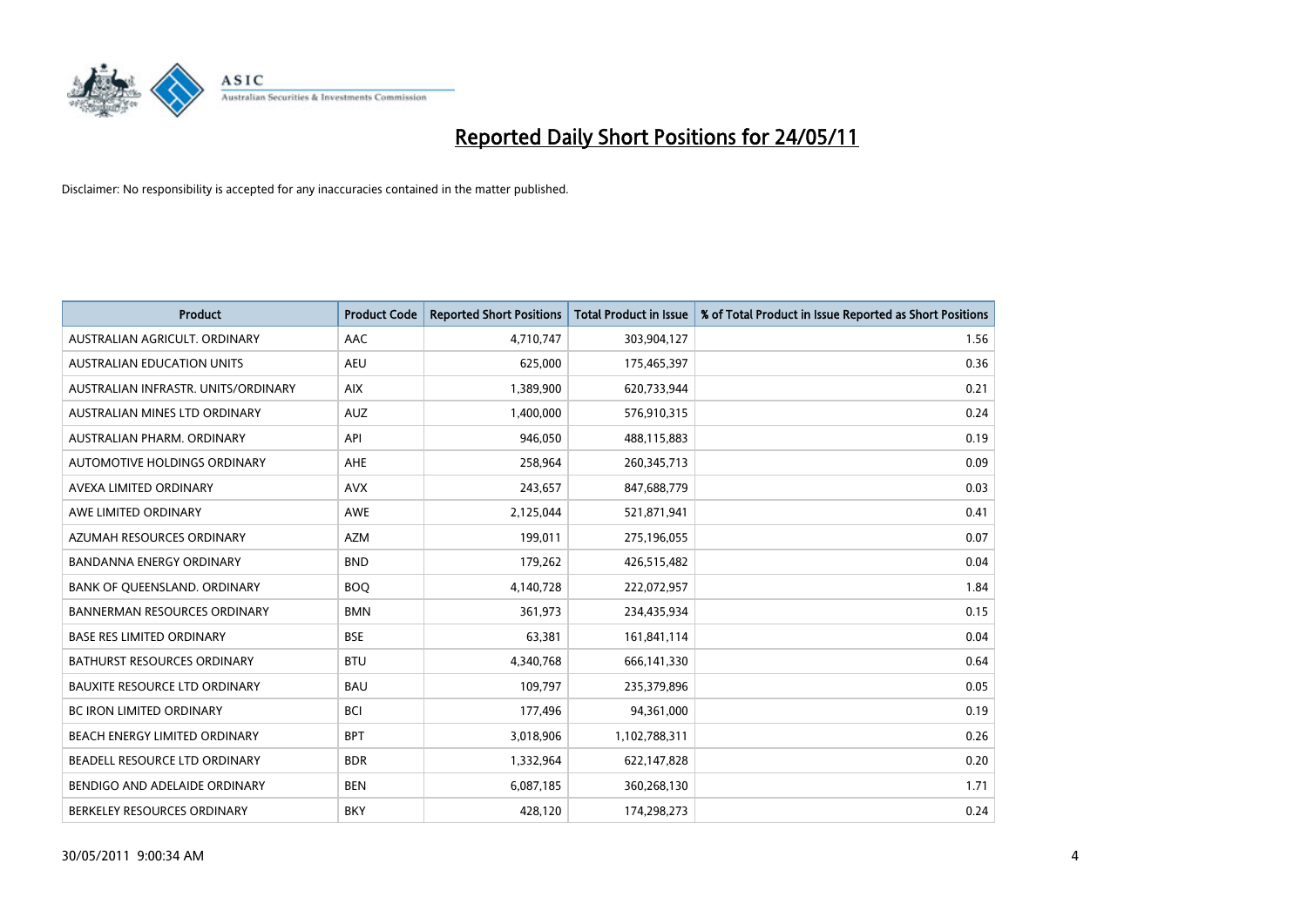

| <b>Product</b>                       | <b>Product Code</b> | <b>Reported Short Positions</b> | <b>Total Product in Issue</b> | % of Total Product in Issue Reported as Short Positions |
|--------------------------------------|---------------------|---------------------------------|-------------------------------|---------------------------------------------------------|
| BETASHARES ASX FIN ETF UNITS         | <b>OFN</b>          | 38,500                          | 4,509,251                     | 0.85                                                    |
| BETASHARES ASX RES ETF UNITS         | <b>ORE</b>          | 198,220                         | 4,519,432                     | 4.39                                                    |
| <b>BHP BILLITON LIMITED ORDINARY</b> | <b>BHP</b>          | 38,484,886                      | 3,209,181,688                 | 1.17                                                    |
| <b>BILLABONG ORDINARY</b>            | <b>BBG</b>          | 16,062,549                      | 254,037,587                   | 6.29                                                    |
| <b>BIONOMICS LIMITED ORDINARY</b>    | <b>BNO</b>          | 33,093                          | 344,036,479                   | 0.01                                                    |
| <b>BIOTA HOLDINGS ORDINARY</b>       | <b>BTA</b>          | 2,206,400                       | 181,417,556                   | 1.20                                                    |
| <b>BISALLOY STEEL ORDINARY</b>       | <b>BIS</b>          | 84.480                          | 216,455,965                   | 0.04                                                    |
| BKI INVESTMENT LTD ORDINARY          | <b>BKI</b>          | 508                             | 422,863,407                   | 0.00                                                    |
| <b>BLACKMORES LIMITED ORDINARY</b>   | <b>BKL</b>          | 10,000                          | 16,744,292                    | 0.06                                                    |
| <b>BLACKTHORN RESOURCES ORDINARY</b> | <b>BTR</b>          | 35,848                          | 122,918,000                   | 0.03                                                    |
| <b>BLUESCOPE STEEL LTD ORDINARY</b>  | <b>BSL</b>          | 49,166,421                      | 1,842,207,385                 | 2.66                                                    |
| <b>BOART LONGYEAR ORDINARY</b>       | <b>BLY</b>          | 3,034,816                       | 461,163,412                   | 0.66                                                    |
| <b>BOOM LOGISTICS ORDINARY</b>       | <b>BOL</b>          | 337,999                         | 461,500,712                   | 0.07                                                    |
| <b>BORAL LIMITED, ORDINARY</b>       | <b>BLD</b>          | 31,524,575                      | 729,925,990                   | 4.31                                                    |
| BOTSWANA METALS LTD ORDINARY         | <b>BML</b>          | 7,000                           | 143,717,013                   | 0.00                                                    |
| <b>BOUGAINVILLE COPPER ORDINARY</b>  | <b>BOC</b>          | 5,074                           | 401,062,500                   | 0.00                                                    |
| <b>BOW ENERGY LIMITED ORDINARY</b>   | <b>BOW</b>          | 5,959,782                       | 349,417,229                   | 1.70                                                    |
| <b>BRADKEN LIMITED ORDINARY</b>      | <b>BKN</b>          | 1,425,293                       | 142,834,224                   | 1.01                                                    |
| <b>BRAMBLES LIMITED ORDINARY</b>     | <b>BXB</b>          | 16,712,151                      | 1,479,320,246                 | 1.09                                                    |
| <b>BREVILLE GROUP LTD ORDINARY</b>   | <b>BRG</b>          | 3,739                           | 129,995,322                   | 0.00                                                    |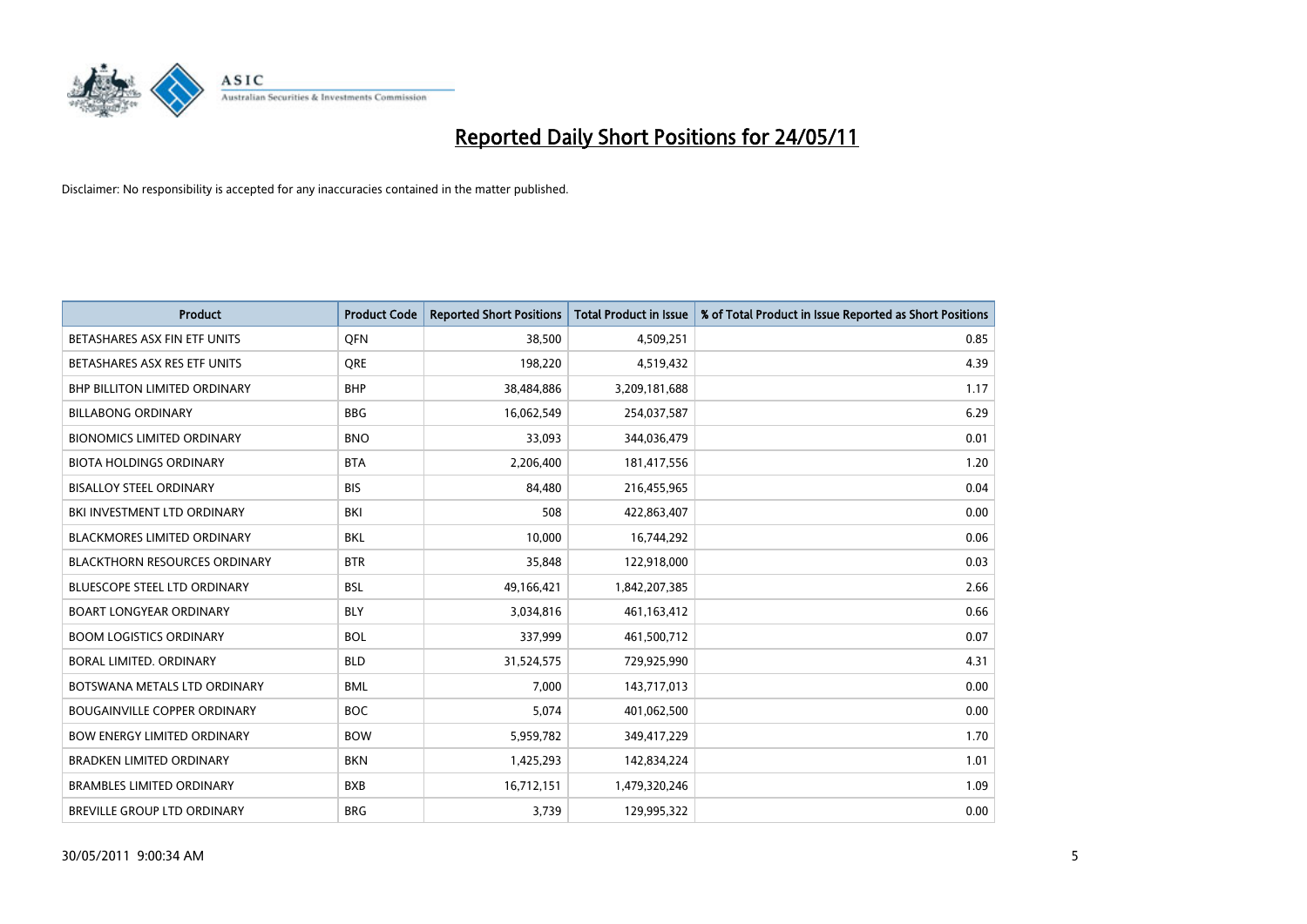

| <b>Product</b>                        | <b>Product Code</b> | <b>Reported Short Positions</b> | <b>Total Product in Issue</b> | % of Total Product in Issue Reported as Short Positions |
|---------------------------------------|---------------------|---------------------------------|-------------------------------|---------------------------------------------------------|
| <b>BRICKWORKS LIMITED ORDINARY</b>    | <b>BKW</b>          | 17,032                          | 147,567,333                   | 0.01                                                    |
| <b>BROCKMAN RESOURCES ORDINARY</b>    | <b>BRM</b>          | 159,108                         | 144,803,151                   | 0.11                                                    |
| BT INVESTMENT MNGMNT ORDINARY         | <b>BTT</b>          | 655,691                         | 160,000,000                   | 0.41                                                    |
| <b>BURU ENERGY ORDINARY</b>           | <b>BRU</b>          | 7,044,685                       | 182,840,549                   | 3.86                                                    |
| <b>BWP TRUST ORDINARY UNITS</b>       | <b>BWP</b>          | 1,470,707                       | 520,012,793                   | 0.28                                                    |
| CABCHARGE AUSTRALIA ORDINARY          | CAB                 | 747,145                         | 120,437,014                   | 0.60                                                    |
| CALTEX AUSTRALIA ORDINARY             | <b>CTX</b>          | 6,551,466                       | 270,000,000                   | 2.41                                                    |
| CAMPBELL BROTHERS ORDINARY            | <b>CPB</b>          | 48,089                          | 67,503,411                    | 0.06                                                    |
| CAPE LAMBERT RES LTD ORDINARY         | <b>CFE</b>          | 1,284,393                       | 571,849,603                   | 0.22                                                    |
| CARABELLA RES LTD ORDINARY            | <b>CLR</b>          | 655,941                         | 54,711,817                    | 1.20                                                    |
| <b>CARBON ENERGY ORDINARY</b>         | <b>CNX</b>          | 907,391                         | 698,517,858                   | 0.12                                                    |
| CARDNO LIMITED ORDINARY               | CDD                 | 8,033                           | 106,840,756                   | 0.01                                                    |
| CARNARVON PETROLEUM ORDINARY          | <b>CVN</b>          | 13,208,652                      | 687,820,634                   | 1.93                                                    |
| <b>CARNEGIE WAVE ENERGY ORDINARY</b>  | <b>CWE</b>          | 83.000                          | 899,087,627                   | 0.01                                                    |
| <b>CARPATHIAN RESOURCES ORDINARY</b>  | <b>CPN</b>          | 75,000                          | 265,533,501                   | 0.03                                                    |
| CARPENTARIA EXP. LTD ORDINARY         | CAP                 | 9.777                           | 98,741,301                    | 0.01                                                    |
| CARSALES.COM LTD ORDINARY             | <b>CRZ</b>          | 4,729,672                       | 234,348,300                   | 2.01                                                    |
| CASH CONVERTERS ORD/DIV ACCESS        | CCV                 | 68,191                          | 379,761,025                   | 0.01                                                    |
| <b>CASPIAN OIL &amp; GAS ORDINARY</b> | CIG                 | 50,000                          | 1,331,500,513                 | 0.00                                                    |
| CATALPA RESOURCES ORDINARY            | CAH                 | 191,408                         | 178,014,015                   | 0.10                                                    |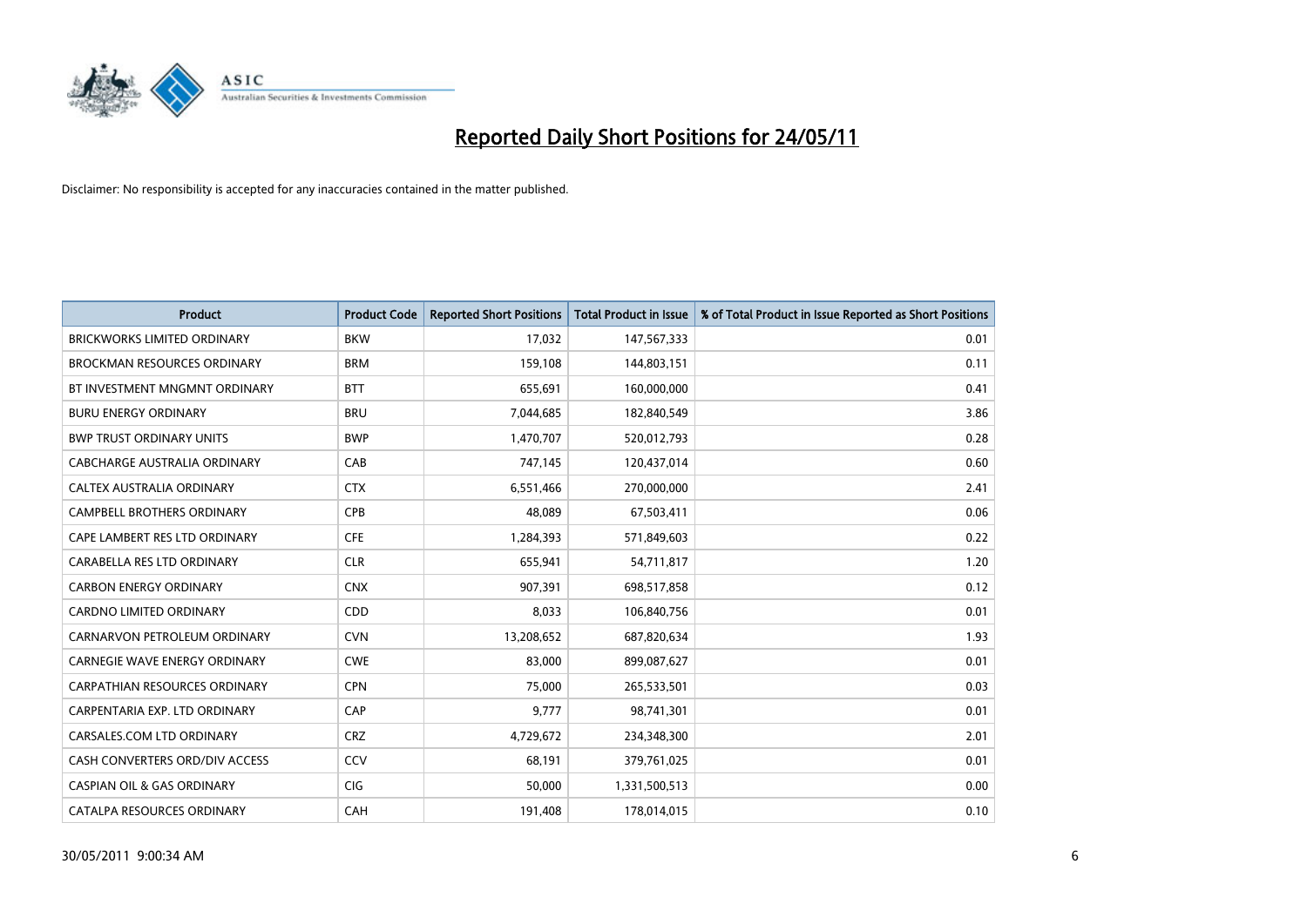

| <b>Product</b>                                | <b>Product Code</b> | <b>Reported Short Positions</b> | Total Product in Issue | % of Total Product in Issue Reported as Short Positions |
|-----------------------------------------------|---------------------|---------------------------------|------------------------|---------------------------------------------------------|
| <b>CEC GROUP LIMITED ORDINARY</b>             | <b>CEG</b>          | 1,750                           | 79,662,662             | 0.00                                                    |
| <b>CELLNET GROUP ORDINARY</b>                 | <b>CLT</b>          | 1,342                           | 61,596,082             | 0.00                                                    |
| CENTRAL PETROLEUM ORDINARY                    | <b>CTP</b>          | 192,772                         | 982,298,842            | 0.02                                                    |
| CENTRO PROPERTIES UNITS/ORD STAPLED           | <b>CNP</b>          | 6,692                           | 972,414,514            | 0.00                                                    |
| <b>CENTRO RETAIL GROUP STAPLED SECURITIES</b> | <b>CER</b>          | 2,857,395                       | 2,286,399,424          | 0.12                                                    |
| <b>CERAMIC FUEL CELLS ORDINARY</b>            | <b>CFU</b>          | 1,167,073                       | 1,201,353,566          | 0.09                                                    |
| <b>CFS RETAIL PROPERTY UNITS</b>              | <b>CFX</b>          | 48,894,721                      | 2,839,591,911          | 1.71                                                    |
| CGA MINING LIMITED ORDINARY                   | <b>CGX</b>          | 311,314                         | 333,265,726            | 0.09                                                    |
| <b>CHALLENGER DIV.PRO. STAPLED UNITS</b>      | <b>CDI</b>          | 201.740                         | 913,426,007            | 0.01                                                    |
| CHALLENGER INFRAST. STAPLED UNITS             | <b>CIF</b>          | 8,176                           | 316,223,785            | 0.00                                                    |
| CHALLENGER LIMITED ORDINARY                   | <b>CGF</b>          | 3,128,511                       | 499,395,270            | 0.61                                                    |
| CHANDLER MACLEOD LTD ORDINARY                 | <b>CMG</b>          | 11,970                          | 463,971,344            | 0.00                                                    |
| CHARTER HALL GROUP STAPLED US PROHIBIT.       | <b>CHC</b>          | 1,287,003                       | 306,341,814            | 0.42                                                    |
| <b>CHARTER HALL OFFICE UNIT</b>               | COO                 | 2,646,908                       | 493,319,730            | 0.54                                                    |
| <b>CHARTER HALL RETAIL UNITS</b>              | CQR                 | 274,237                         | 305,200,723            | 0.08                                                    |
| CHEMGENEX PHARMACEUT ORDINARY                 | <b>CXS</b>          | 5,142,711                       | 313,558,870            | 1.64                                                    |
| CITIGOLD CORP LTD ORDINARY                    | <b>CTO</b>          | 2,059,217                       | 1,067,578,301          | 0.20                                                    |
| <b>CLARIUS GRP LTD ORDINARY</b>               | <b>CND</b>          | 113,493                         | 88,128,815             | 0.13                                                    |
| CLINUVEL PHARMACEUT, ORDINARY                 | <b>CUV</b>          | 4,127                           | 30,381,706             | 0.01                                                    |
| <b>CLOUGH LIMITED ORDINARY</b>                | <b>CLO</b>          | 294,272                         | 769,801,269            | 0.04                                                    |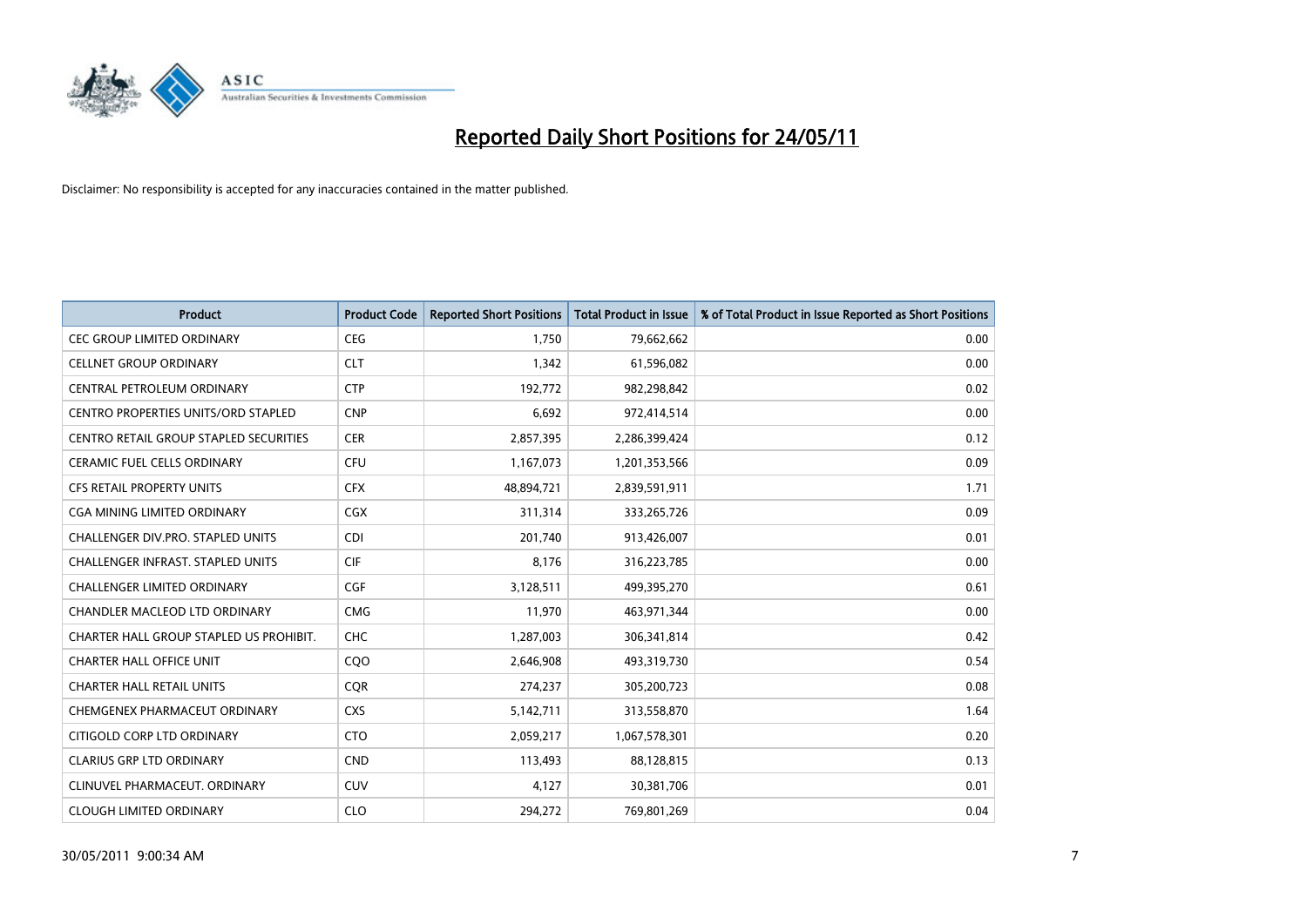

| <b>Product</b>                          | <b>Product Code</b> | <b>Reported Short Positions</b> | <b>Total Product in Issue</b> | % of Total Product in Issue Reported as Short Positions |
|-----------------------------------------|---------------------|---------------------------------|-------------------------------|---------------------------------------------------------|
| <b>COAL &amp; ALLIED ORDINARY</b>       | <b>CNA</b>          | 11,539                          | 86,584,735                    | 0.00                                                    |
| COAL OF AFRICA LTD ORDINARY             | <b>CZA</b>          | 349,882                         | 531,139,661                   | 0.07                                                    |
| <b>COALSPUR MINES LTD ORDINARY</b>      | <b>CPL</b>          | 1,081,622                       | 528,358,828                   | 0.20                                                    |
| COCA-COLA AMATIL ORDINARY               | <b>CCL</b>          | 9,751,089                       | 757,978,446                   | 1.28                                                    |
| <b>COCHLEAR LIMITED ORDINARY</b>        | <b>COH</b>          | 1,463,646                       | 56,745,023                    | 2.56                                                    |
| <b>COCKATOO COAL ORDINARY</b>           | <b>COK</b>          | 8,944,793                       | 1,016,096,908                 | 0.86                                                    |
| <b>COKAL LTD ORDINARY</b>               | <b>CKA</b>          | 392,815                         | 128,283,735                   | 0.31                                                    |
| COMMONWEALTH BANK, ORDINARY             | <b>CBA</b>          | 14,075,549                      | 1,558,627,244                 | 0.87                                                    |
| <b>COMMONWEALTH PROP ORDINARY UNITS</b> | <b>CPA</b>          | 33,950,425                      | 2,449,599,711                 | 1.40                                                    |
| <b>COMPASS RESOURCES ORDINARY</b>       | <b>CMR</b>          | 160,952                         | 147,402,920                   | 0.11                                                    |
| COMPUTERSHARE LTD ORDINARY              | <b>CPU</b>          | 4,267,780                       | 555,664,059                   | 0.72                                                    |
| <b>CONNECTEAST GROUP STAPLED</b>        | <b>CEU</b>          | 16,785,760                      | 3,940,145,951                 | 0.42                                                    |
| CONQUEST MINING ORDINARY                | COT                 | 507,419                         | 583,241,478                   | 0.07                                                    |
| CONSOLIDATED MEDIA, ORDINARY            | <b>CMI</b>          | 3,462,299                       | 561,834,996                   | 0.62                                                    |
| <b>CONTANGO MICROCAP ORDINARY</b>       | <b>CTN</b>          | 7,500                           | 146,423,793                   | 0.01                                                    |
| CONTINENTAL COAL LTD ORDINARY           | <b>CCC</b>          | 732,593                         | 1,980,616,757                 | 0.04                                                    |
| COOPER ENERGY LTD ORDINARY              | <b>COE</b>          | 113,070                         | 292,576,001                   | 0.04                                                    |
| <b>COPPER STRIKE LTD ORDINARY</b>       | <b>CSE</b>          | 714                             | 129,455,571                   | 0.00                                                    |
| <b>CORDLIFE LIMITED ORDINARY</b>        | CBB                 | 30,580                          | 145,360,920                   | 0.02                                                    |
| COUNT FINANCIAL ORDINARY                | COU                 | 696,109                         | 262,212,976                   | 0.27                                                    |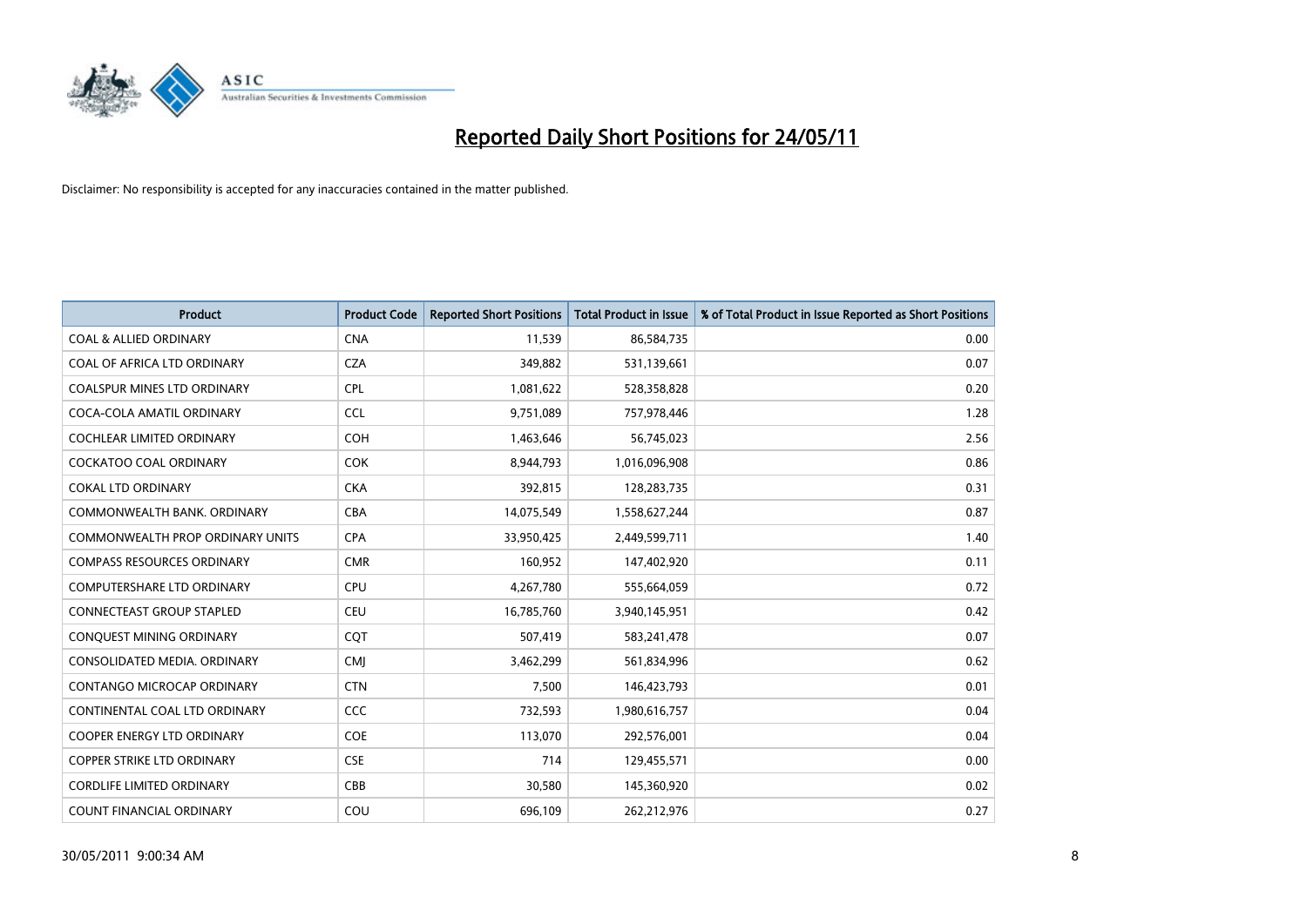

| <b>Product</b>                          | <b>Product Code</b> | <b>Reported Short Positions</b> | <b>Total Product in Issue</b> | % of Total Product in Issue Reported as Short Positions |
|-----------------------------------------|---------------------|---------------------------------|-------------------------------|---------------------------------------------------------|
| <b>CREDIT CORP GROUP ORDINARY</b>       | <b>CCP</b>          | 6,571                           | 45,210,752                    | 0.01                                                    |
| <b>CROMWELL PROP STAPLED SECURITIES</b> | <b>CMW</b>          | 87,871                          | 962,845,605                   | 0.01                                                    |
| <b>CROWN LIMITED ORDINARY</b>           | <b>CWN</b>          | 3,403,027                       | 754,131,800                   | 0.44                                                    |
| <b>CSG LIMITED ORDINARY</b>             | CSV                 | 933,357                         | 282,567,499                   | 0.33                                                    |
| <b>CSL LIMITED ORDINARY</b>             | <b>CSL</b>          | 8,082,876                       | 532,303,803                   | 1.50                                                    |
| <b>CSR LIMITED ORDINARY</b>             | <b>CSR</b>          | 19,738,497                      | 506,000,315                   | 3.87                                                    |
| <b>CUDECO LIMITED ORDINARY</b>          | CDU                 | 1,042,511                       | 145,512,643                   | 0.72                                                    |
| <b>CUE ENERGY RESOURCE ORDINARY</b>     | <b>CUE</b>          | 55,858                          | 694,819,718                   | 0.01                                                    |
| <b>CUSTOMERS LIMITED ORDINARY</b>       | CUS                 | 18,686                          | 134,869,357                   | 0.01                                                    |
| DART ENERGY LTD ORDINARY                | <b>DTE</b>          | 3,920,282                       | 720,674,545                   | 0.53                                                    |
| DAVID JONES LIMITED ORDINARY            | <b>DIS</b>          | 27,761,167                      | 520,751,395                   | 5.29                                                    |
| DECMIL GROUP LIMITED ORDINARY           | <b>DCG</b>          | 17,397                          | 124,204,568                   | 0.01                                                    |
| DEEP YELLOW LIMITED ORDINARY            | <b>DYL</b>          | 271,269                         | 1,127,534,458                 | 0.03                                                    |
| DEVINE LIMITED ORDINARY                 | <b>DVN</b>          | 1,000                           | 634,918,223                   | 0.00                                                    |
| DEXUS PROPERTY GROUP STAPLED UNITS      | <b>DXS</b>          | 20,594,976                      | 4,839,024,176                 | 0.42                                                    |
| DISCOVERY METALS LTD ORDINARY           | <b>DML</b>          | 3,307,709                       | 437,114,481                   | 0.75                                                    |
| DOMINO PIZZA ENTERPR ORDINARY           | <b>DMP</b>          | 250,154                         | 68,407,674                    | 0.37                                                    |
| DOWNER EDI LIMITED ORDINARY             | <b>DOW</b>          | 4,137,225                       | 429,100,296                   | 0.94                                                    |
| DRAGON MINING LTD ORDINARY              | <b>DRA</b>          | 4,253                           | 74,670,613                    | 0.01                                                    |
| DRILLSEARCH ENERGY ORDINARY             | <b>DLS</b>          | 778,513                         | 237,220,182                   | 0.33                                                    |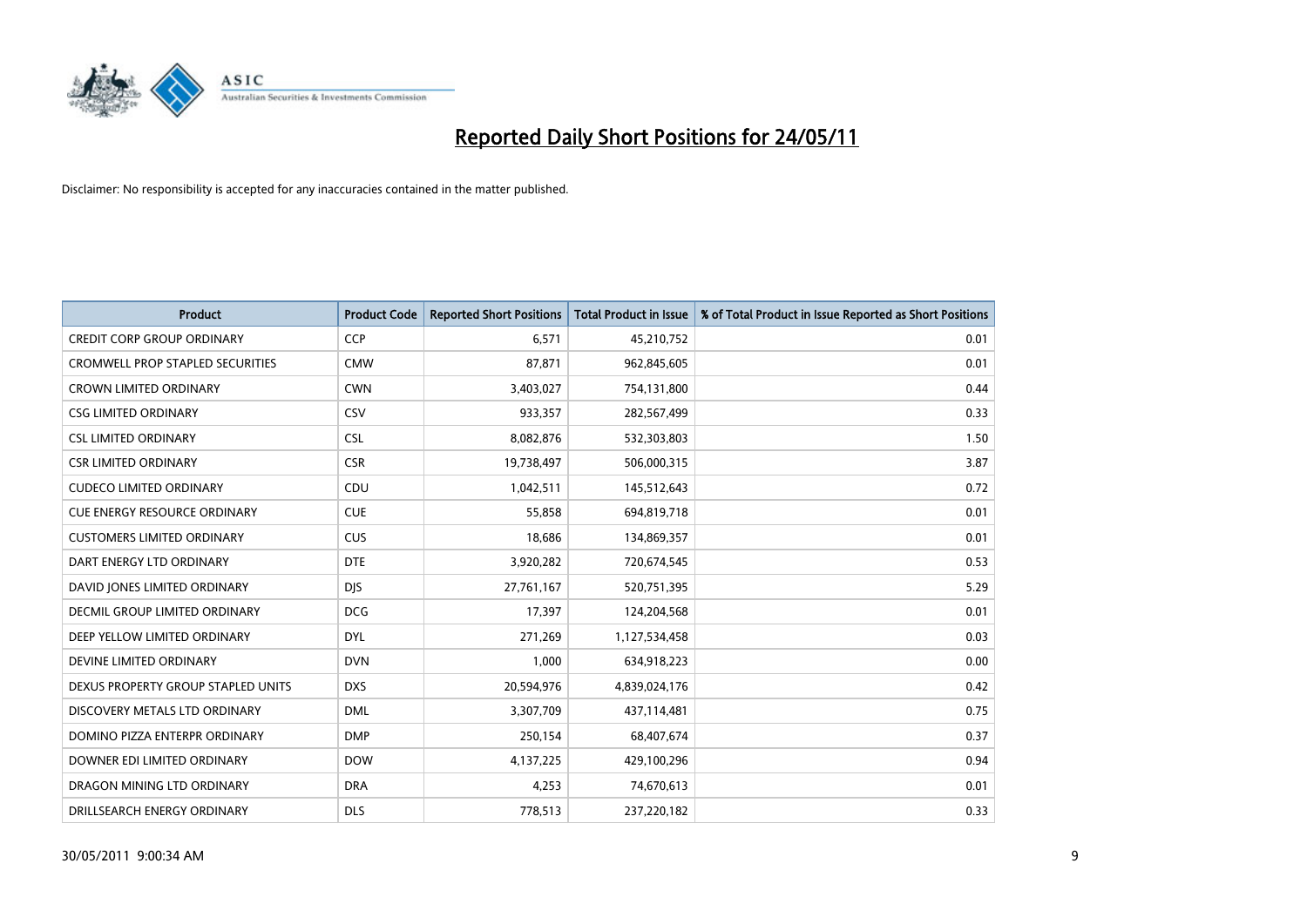

| <b>Product</b>                            | <b>Product Code</b> | <b>Reported Short Positions</b> | Total Product in Issue | % of Total Product in Issue Reported as Short Positions |
|-------------------------------------------|---------------------|---------------------------------|------------------------|---------------------------------------------------------|
| DUET GROUP STAPLED US PROHIBIT.           | <b>DUE</b>          | 1,980,450                       | 909,692,991            | 0.21                                                    |
| DULUXGROUP LIMITED ORDINARY               | <b>DLX</b>          | 7,670,246                       | 367,456,259            | 2.07                                                    |
| DWS ADVANCED ORDINARY                     | <b>DWS</b>          | 120,447                         | 132,362,763            | 0.09                                                    |
| EASTERN STAR GAS ORDINARY                 | ESG                 | 7,760,244                       | 991,567,041            | 0.80                                                    |
| EDT RETAIL TRUST UNITS                    | <b>EDT</b>          | 907.729                         | 4,700,290,868          | 0.02                                                    |
| <b>ELDERS LIMITED HYBRIDS</b>             | <b>ELDPA</b>        | 75,920                          | 1,500,000              | 5.06                                                    |
| <b>ELDERS LIMITED ORDINARY</b>            | <b>ELD</b>          | 17,597,961                      | 448,598,480            | 3.91                                                    |
| ELDORADO GOLD CORP CDI 1:1                | EAU                 | 119,710                         | 19,644,760             | 0.60                                                    |
| ELEMENTAL MINERALS ORDINARY               | <b>ELM</b>          | 84,465                          | 165,031,943            | 0.05                                                    |
| ELIXIR PETROLEUM LTD ORDINARY             | <b>EXR</b>          | 324,400                         | 188,988,472            | 0.17                                                    |
| <b>EMECO HOLDINGS ORDINARY</b>            | <b>EHL</b>          | 272,470                         | 631,237,586            | 0.04                                                    |
| <b>ENERGY RESOURCES ORDINARY 'A'</b>      | <b>ERA</b>          | 4,788,318                       | 190,737,934            | 2.51                                                    |
| <b>ENERGY WORLD CORPOR, ORDINARY</b>      | <b>EWC</b>          | 20,741,955                      | 1,561,166,672          | 1.31                                                    |
| <b>ENTEK ENERGY LTD ORDINARY</b>          | ETE                 | 1,174,000                       | 408,525,909            | 0.29                                                    |
| <b>ENTELLECT LIMITED ORDINARY</b>         | <b>ESN</b>          | 464,050                         | 87,239,240             | 0.53                                                    |
| <b>ENVESTRA LIMITED ORDINARY</b>          | <b>ENV</b>          | 3,498,348                       | 1,468,560,201          | 0.24                                                    |
| EQUINOX MINERALS LTD CHESS DEPOSITARY INT | EON                 | 3,416,198                       | 879,495,876            | 0.38                                                    |
| EUROZ LIMITED ORDINARY                    | EZL                 | 83,780                          | 140,561,597            | 0.06                                                    |
| <b>EVEREST FINANCIAL ORDINARY</b>         | <b>EFG</b>          | 4,300                           | 25,143,824             | 0.02                                                    |
| EXTRACT RESOURCES ORDINARY                | <b>EXT</b>          | 608.000                         | 251,191,285            | 0.23                                                    |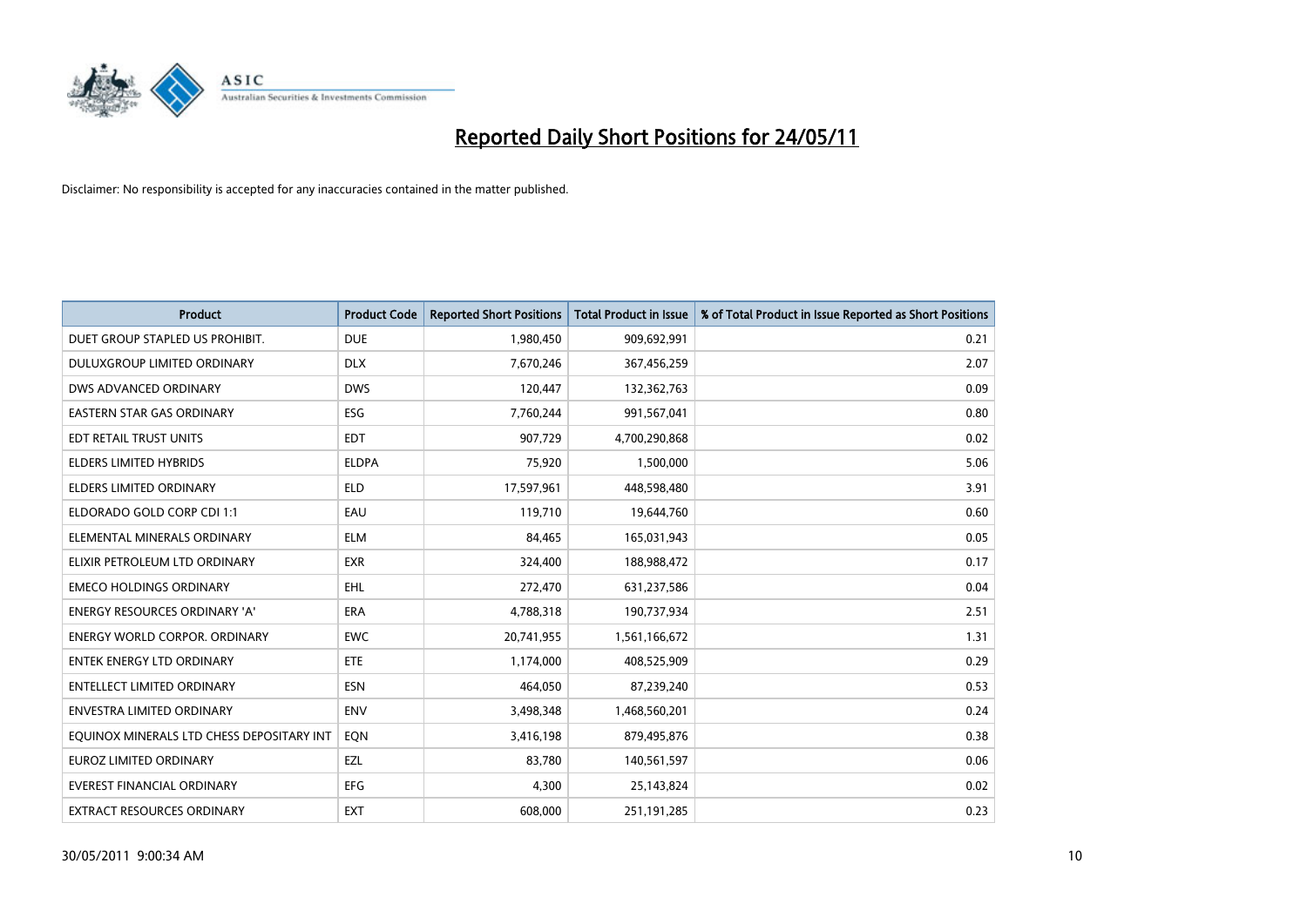

| <b>Product</b>                        | <b>Product Code</b> | <b>Reported Short Positions</b> | <b>Total Product in Issue</b> | % of Total Product in Issue Reported as Short Positions |
|---------------------------------------|---------------------|---------------------------------|-------------------------------|---------------------------------------------------------|
| FAIRFAX MEDIA LTD ORDINARY            | <b>FXJ</b>          | 299,777,894                     | 2,351,955,725                 | 12.73                                                   |
| FAR LTD ORDINARY                      | <b>FAR</b>          | 21,000,000                      | 1,245,351,164                 | 1.69                                                    |
| <b>FERRAUS LIMITED ORDINARY</b>       | <b>FRS</b>          | 330                             | 249,398,565                   | 0.00                                                    |
| FISHER & PAYKEL APP. ORDINARY         | <b>FPA</b>          | 73,345                          | 724,235,162                   | 0.01                                                    |
| FISHER & PAYKEL H. ORDINARY           | <b>FPH</b>          | 2,385,266                       | 520,473,867                   | 0.46                                                    |
| FKP PROPERTY GROUP STAPLED SECURITIES | <b>FKP</b>          | 21,423,225                      | 1,184,196,147                 | 1.82                                                    |
| FLEETWOOD CORP ORDINARY               | <b>FWD</b>          | 326,364                         | 57,847,937                    | 0.57                                                    |
| <b>FLETCHER BUILDING ORDINARY</b>     | <b>FBU</b>          | 6,600,954                       | 678,573,570                   | 0.96                                                    |
| FLEXIGROUP LIMITED ORDINARY           | <b>FXL</b>          | 98,041                          | 275,472,492                   | 0.04                                                    |
| <b>FLIGHT CENTRE ORDINARY</b>         | <b>FLT</b>          | 3,562,772                       | 99,939,087                    | 3.55                                                    |
| FLINDERS MINES LTD ORDINARY           | <b>FMS</b>          | 21,291,004                      | 1,820,634,571                 | 1.15                                                    |
| <b>FOCUS MINERALS LTD ORDINARY</b>    | <b>FML</b>          | 339,999                         | 3,440,515,431                 | 0.01                                                    |
| <b>FORGE GROUP LIMITED ORDINARY</b>   | <b>FGE</b>          | 48.231                          | 82,924,014                    | 0.06                                                    |
| FORTE ENERGY NL ORDINARY              | <b>FTE</b>          | 2,658,986                       | 695,589,311                   | 0.38                                                    |
| FORTESCUE METALS GRP ORDINARY         | <b>FMG</b>          | 32,091,530                      | 3,113,348,659                 | 0.99                                                    |
| <b>FOSTER'S GROUP ORDINARY</b>        | FGL                 | 3,815,262                       | 1,940,894,542                 | 0.19                                                    |
| FTD CORPORATION ORDINARY              | <b>FTD</b>          | 8,088                           | 36,474,593                    | 0.02                                                    |
| FUNTASTIC LIMITED ORDINARY            | <b>FUN</b>          | 322,528                         | 340,997,682                   | 0.09                                                    |
| <b>G.U.D. HOLDINGS ORDINARY</b>       | <b>GUD</b>          | 375,042                         | 69,089,611                    | 0.53                                                    |
| <b>GALAXY RESOURCES ORDINARY</b>      | GXY                 | 262,238                         | 323,327,000                   | 0.08                                                    |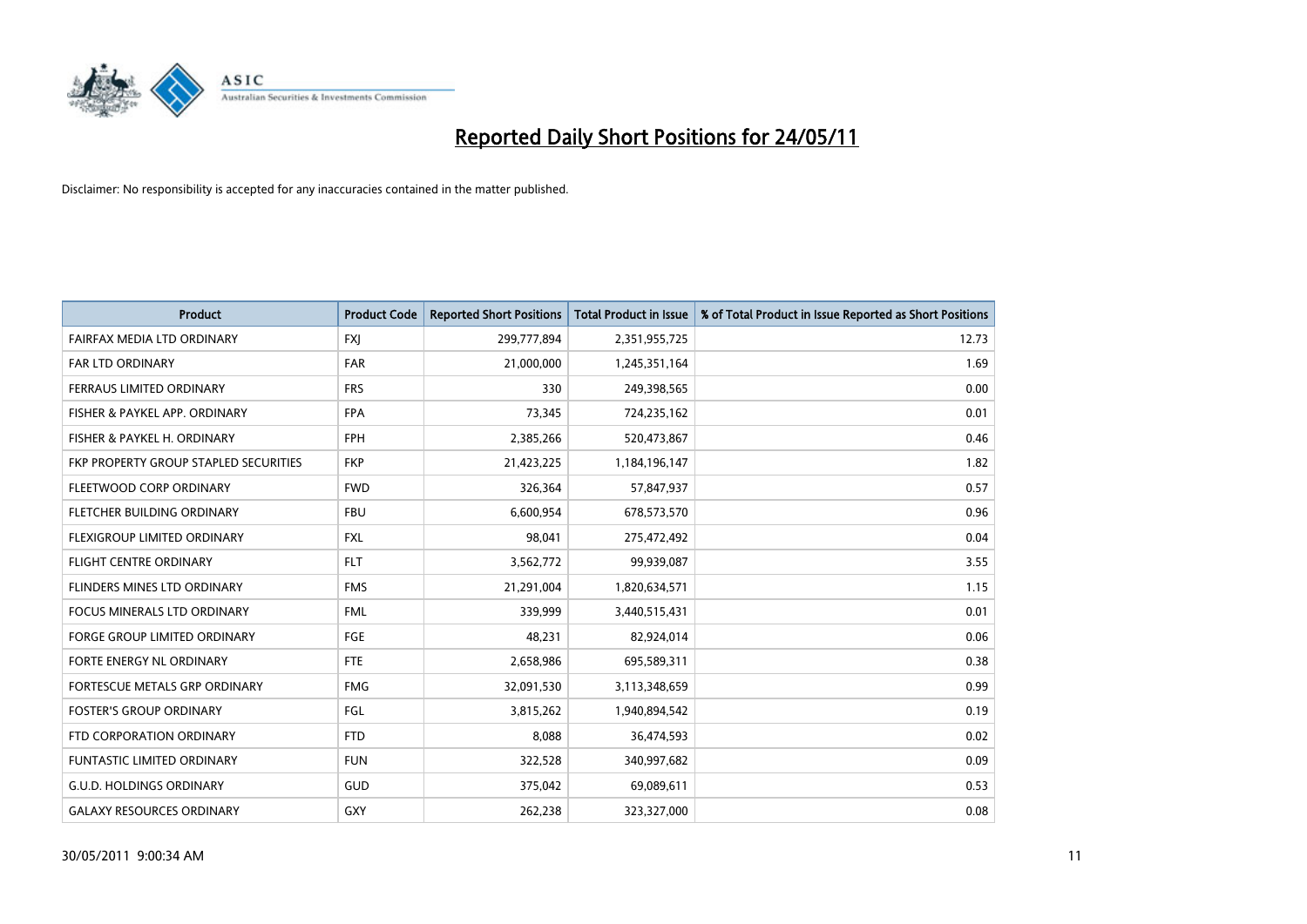

| <b>Product</b>                                   | <b>Product Code</b> | <b>Reported Short Positions</b> | <b>Total Product in Issue</b> | % of Total Product in Issue Reported as Short Positions |
|--------------------------------------------------|---------------------|---------------------------------|-------------------------------|---------------------------------------------------------|
| <b>GEODYNAMICS LIMITED ORDINARY</b>              | GDY                 | 792,866                         | 336,892,832                   | 0.23                                                    |
| <b>GINDALBIE METALS LTD ORDINARY</b>             | <b>GBG</b>          | 47,687,585                      | 935,615,590                   | 5.10                                                    |
| <b>GLOBAL MINING ORDINARY</b>                    | <b>GMI</b>          | 8,951                           | 191,820,968                   | 0.00                                                    |
| <b>GLOUCESTER COAL ORDINARY</b>                  | GCL                 | 275,908                         | 164,748,152                   | 0.16                                                    |
| <b>GME RESOURCES LTD ORDINARY</b>                | <b>GME</b>          | 800                             | 302,352,750                   | 0.00                                                    |
| <b>GOLD ANOMALY LIMITED ORDINARY</b>             | GOA                 | 10,000,000                      | 1,216,804,836                 | 0.83                                                    |
| <b>GOLD ONE INT LTD ORDINARY</b>                 | GDO                 | 284,115                         | 807,664,732                   | 0.04                                                    |
| <b>GOLD ROAD RES LTD ORDINARY</b>                | GOR                 | 184,042                         | 288,890,842                   | 0.06                                                    |
| <b>GOLDEN WEST RESOURCE ORDINARY</b>             | <b>GWR</b>          | 1,651                           | 192,082,567                   | 0.00                                                    |
| <b>GOODMAN FIELDER, ORDINARY</b>                 | <b>GFF</b>          | 55,032,026                      | 1,380,386,438                 | 3.97                                                    |
| <b>GOODMAN GROUP STAPLED US PROHIBIT.</b>        | <b>GMG</b>          | 12,764,970                      | 6,893,222,796                 | 0.18                                                    |
| <b>GPT GROUP STAPLED SEC.</b>                    | <b>GPT</b>          | 12,633,662                      | 1,855,529,431                 | 0.68                                                    |
| <b>GRAINCORP LIMITED A CLASS ORDINARY</b>        | <b>GNC</b>          | 673,042                         | 198,318,900                   | 0.31                                                    |
| <b>GRANGE RESOURCES, ORDINARY</b>                | <b>GRR</b>          | 213,867                         | 1,153,181,487                 | 0.02                                                    |
| <b>GREENCAP LIMITED ORDINARY</b>                 | GCG                 |                                 | 262,515,385                   | 0.00                                                    |
| <b>GREENLAND MIN EN LTD ORDINARY</b>             | GGG                 | 1,887,847                       | 336,866,759                   | 0.57                                                    |
| <b>GRYPHON MINERALS LTD ORDINARY</b>             | GRY                 | 487,458                         | 299,822,058                   | 0.16                                                    |
| <b>GUINNESS PEAT GROUP. CHESS DEPOSITARY INT</b> | <b>GPG</b>          | 583,781                         | 300,865,269                   | 0.19                                                    |
| <b>GUNNS LIMITED ORDINARY</b>                    | <b>GNS</b>          | 42,203,800                      | 848,401,559                   | 4.97                                                    |
| <b>GWA GROUP LTD ORDINARY</b>                    | <b>GWA</b>          | 7,798,353                       | 301,525,014                   | 2.57                                                    |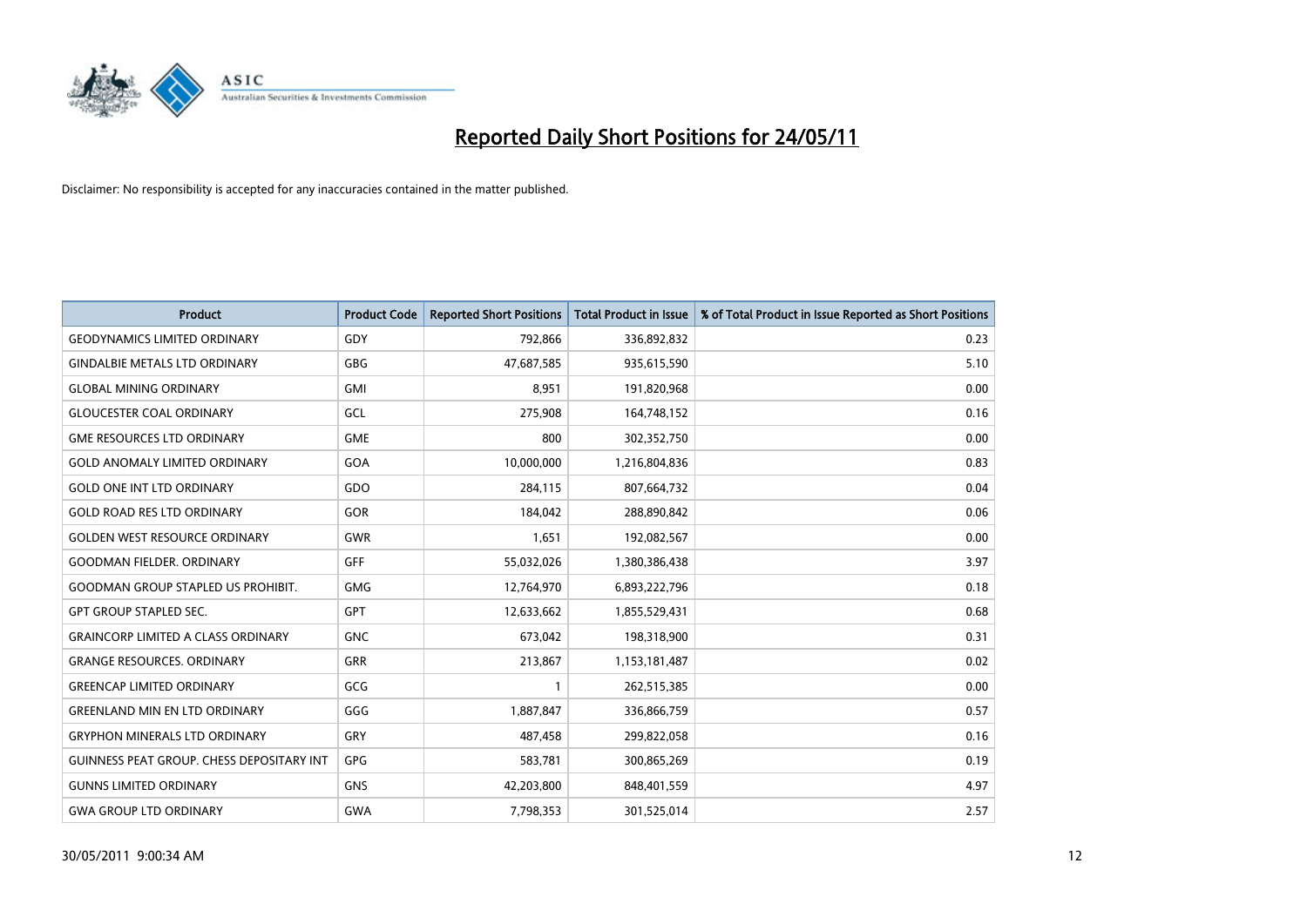

| <b>Product</b>                        | <b>Product Code</b> | <b>Reported Short Positions</b> | <b>Total Product in Issue</b> | % of Total Product in Issue Reported as Short Positions |
|---------------------------------------|---------------------|---------------------------------|-------------------------------|---------------------------------------------------------|
| <b>HARVEY NORMAN ORDINARY</b>         | <b>HVN</b>          | 34,013,083                      | 1,062,316,784                 | 3.20                                                    |
| HASTIE GROUP LIMITED ORDINARY         | <b>HST</b>          | 1,295,294                       | 239,781,419                   | 0.53                                                    |
| HASTINGS DIVERSIFIED STAPLED SECURITY | <b>HDF</b>          | 853,270                         | 529,187,294                   | 0.15                                                    |
| <b>HEARTWARE INT INC CDI 35:1</b>     | <b>HIN</b>          | 272,008                         | 48,598,550                    | 0.56                                                    |
| <b>HENDERSON GROUP CDI 1:1</b>        | <b>HGG</b>          | 4,244,667                       | 584,919,716                   | 0.72                                                    |
| HFA HOLDINGS LIMITED ORDINARY         | <b>HFA</b>          | 455,023                         | 117,332,831                   | 0.38                                                    |
| HIGHLANDS PACIFIC ORDINARY            | <b>HIG</b>          | 2,574,963                       | 686,082,148                   | 0.37                                                    |
| HILLS HOLDINGS LTD ORDINARY           | HIL                 | 3,228,320                       | 249,139,016                   | 1.30                                                    |
| HORIZON OIL LIMITED ORDINARY          | <b>HZN</b>          | 208,105                         | 1,130,811,515                 | 0.01                                                    |
| HUNNU COAL LIMITED ORDINARY           | <b>HUN</b>          | 11,161                          | 212,565,002                   | 0.01                                                    |
| <b>ICON ENERGY LIMITED ORDINARY</b>   | <b>ICN</b>          | 67,000                          | 469,301,394                   | 0.01                                                    |
| <b>IINET LIMITED ORDINARY</b>         | <b>IIN</b>          | 1,294,282                       | 152,160,119                   | 0.84                                                    |
| ILUKA RESOURCES ORDINARY              | <b>ILU</b>          | 1,924,762                       | 418,700,517                   | 0.44                                                    |
| <b>IMDEX LIMITED ORDINARY</b>         | <b>IMD</b>          | 30,781                          | 199,414,165                   | 0.00                                                    |
| IMF (AUSTRALIA) LTD ORDINARY          | IMF                 | 329,821                         | 123,828,193                   | 0.26                                                    |
| <b>IMX RESOURCES LTD ORDINARY</b>     | <b>IXR</b>          | 28,202                          | 262,612,803                   | 0.01                                                    |
| <b>INCITEC PIVOT ORDINARY</b>         | <b>IPL</b>          | 4,392,284                       | 1,628,730,107                 | 0.26                                                    |
| INDAGO RESOURCES LTD ORDINARY         | <b>IDG</b>          | 8,179                           | 6,209,865                     | 0.13                                                    |
| <b>INDEPENDENCE GROUP ORDINARY</b>    | <b>IGO</b>          | 719,829                         | 199,497,042                   | 0.35                                                    |
| INDOPHIL RESOURCES ORDINARY           | <b>IRN</b>          | 271,695                         | 471,445,763                   | 0.05                                                    |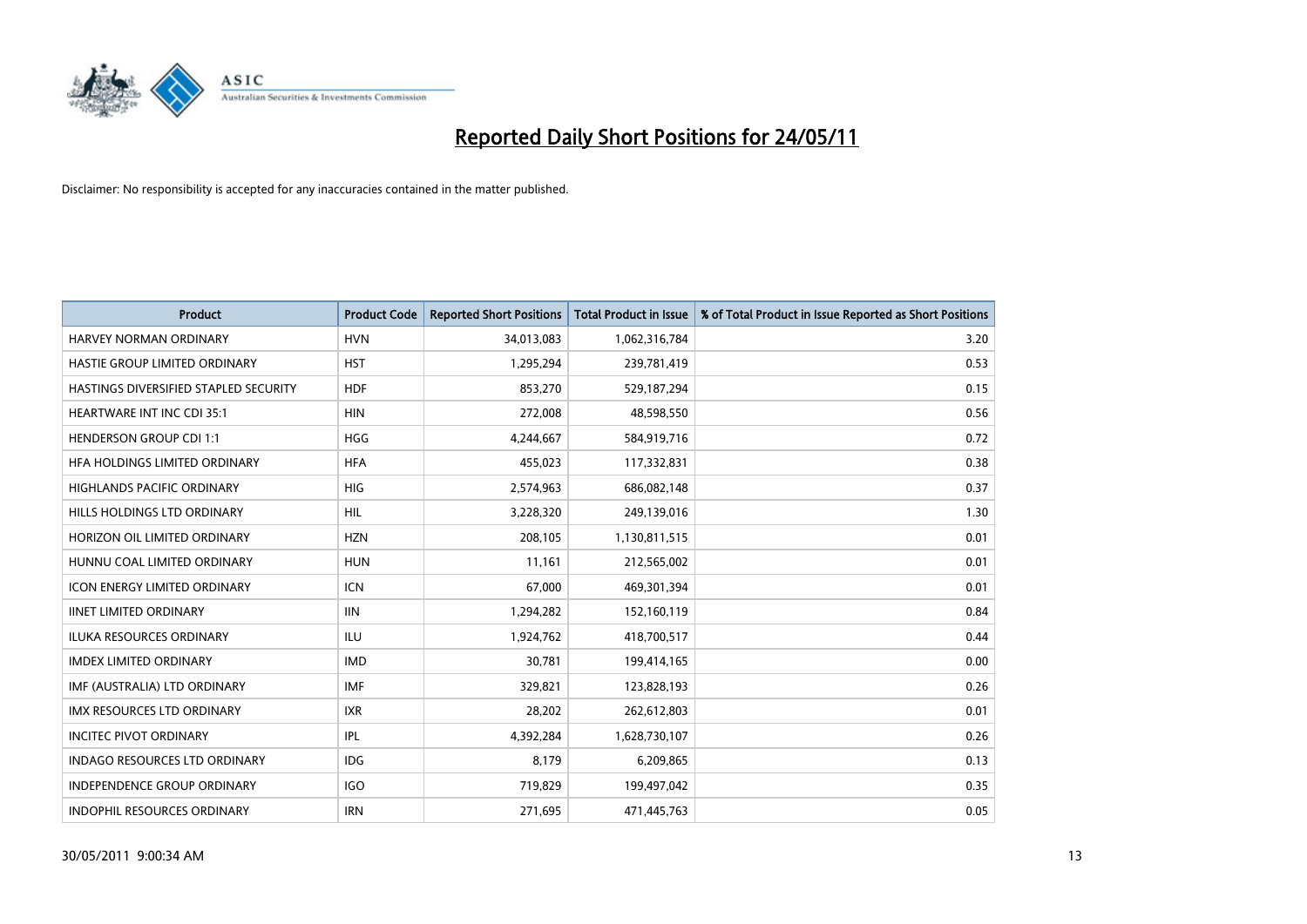

| <b>Product</b>                                | <b>Product Code</b> | <b>Reported Short Positions</b> | <b>Total Product in Issue</b> | % of Total Product in Issue Reported as Short Positions |
|-----------------------------------------------|---------------------|---------------------------------|-------------------------------|---------------------------------------------------------|
| <b>INDUSTREA LIMITED ORDINARY</b>             | IDL                 | 1,571,982                       | 364,524,797                   | 0.43                                                    |
| INFIGEN ENERGY STAPLED SECURITIES             | <b>IFN</b>          | 8,098,256                       | 762,265,972                   | 1.07                                                    |
| ING RE COM GROUP STAPLED SECURITIES           | <b>ILF</b>          | 9,075                           | 441,029,194                   | 0.00                                                    |
| INSURANCE AUSTRALIA ORDINARY                  | <b>IAG</b>          | 6,854,644                       | 2,079,034,021                 | 0.31                                                    |
| INT GOLDFIELDS LTD ORDINARY                   | <b>IGS</b>          | 12,197,682                      | 500,440,386                   | 2.44                                                    |
| INTEGRA MINING LTD, ORDINARY                  | <b>IGR</b>          | 5,350,210                       | 841,525,727                   | 0.64                                                    |
| <b>INTREPID MINES ORDINARY</b>                | <b>IAU</b>          | 2,400,980                       | 520,626,235                   | 0.45                                                    |
| <b>INVESTA OFFICE FUND STAPLED SECURITIES</b> | <b>IOF</b>          | 6,504,379                       | 2,729,071,212                 | 0.24                                                    |
| <b>INVOCARE LIMITED ORDINARY</b>              | <b>IVC</b>          | 965,182                         | 102,421,288                   | 0.92                                                    |
| ION LIMITED ORDINARY                          | <b>ION</b>          | 164,453                         | 256,365,105                   | 0.06                                                    |
| <b>IOOF HOLDINGS LTD ORDINARY</b>             | IFL                 | 1,026,618                       | 229,794,395                   | 0.44                                                    |
| <b>IRESS MARKET TECH. ORDINARY</b>            | <b>IRE</b>          | 2,424,597                       | 126,018,142                   | 1.92                                                    |
| <b>IRON ORE HOLDINGS ORDINARY</b>             | <b>IOH</b>          | 26,122                          | 166,087,005                   | 0.01                                                    |
| ISHARES MSCI AUS 200 ISHARES MSCI AUS 200     | <b>IOZ</b>          | 1,780                           | 1,950,015                     | 0.09                                                    |
| ISHARES MSCI BRIC CDI 1:1                     | <b>IBK</b>          | 7,905                           | 3,650,000                     | 0.22                                                    |
| ISHARES S&P 500 CDI 1:1                       | <b>IVV</b>          | 10,067                          | 116,350,000                   | 0.01                                                    |
| ISHARES S&P HIGH DIV ISHARES S&P HIGH DIV     | <b>IHD</b>          | 5,208                           | 1,900,055                     | 0.27                                                    |
| ISHARES SMALL ORDS ISHARES SMALL ORDS         | <b>ISO</b>          | 151,036                         | 5,700,000                     | 2.65                                                    |
| <b>ISOFT GROUP LIMITED ORDINARY</b>           | <b>ISF</b>          | 4,027,066                       | 1,070,595,874                 | 0.37                                                    |
| <b>IVANHOE AUSTRALIA ORDINARY</b>             | <b>IVA</b>          | 431,405                         | 418,709,553                   | 0.10                                                    |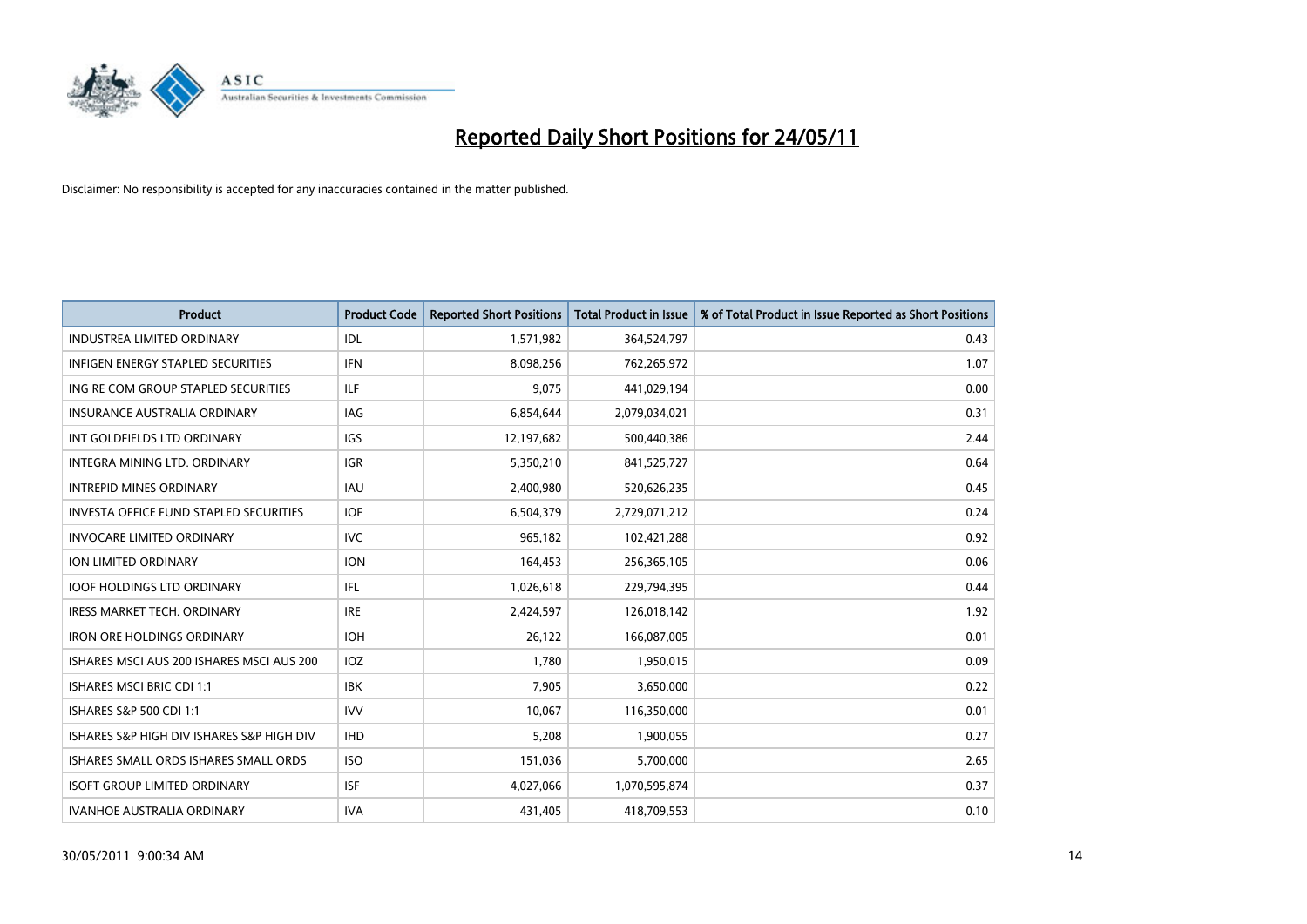

| <b>Product</b>                                  | <b>Product Code</b> | <b>Reported Short Positions</b> | <b>Total Product in Issue</b> | % of Total Product in Issue Reported as Short Positions |
|-------------------------------------------------|---------------------|---------------------------------|-------------------------------|---------------------------------------------------------|
| <b>JABIRU METALS LTD ORDINARY</b>               | JML                 | 20,477                          | 558,654,366                   | 0.00                                                    |
| <b>JAMES HARDIE INDUST CHESS DEPOSITARY INT</b> | <b>IHX</b>          | 19,849,263                      | 436,386,587                   | 4.53                                                    |
| <b>JAMESON RESOURCES ORDINARY</b>               | <b>JAL</b>          | 1,600,000                       | 95,828,865                    | 1.67                                                    |
| <b>JB HI-FI LIMITED ORDINARY</b>                | <b>IBH</b>          | 11,743,162                      | 98,530,763                    | 11.90                                                   |
| <b>JUPITER MINES ORDINARY</b>                   | <b>IMS</b>          | 25,379                          | 1,560,335,037                 | 0.00                                                    |
| KAGARA LTD ORDINARY                             | KZL                 | 10,220,471                      | 708,583,836                   | 1.43                                                    |
| KANGAROO RES LTD ORDINARY                       | <b>KRL</b>          | 600,000                         | 1,129,430,012                 | 0.05                                                    |
| KAROON GAS AUSTRALIA ORDINARY                   | <b>KAR</b>          | 1,044,932                       | 221,420,769                   | 0.46                                                    |
| KASBAH RESOURCES ORDINARY                       | <b>KAS</b>          | 108,602                         | 364,262,596                   | 0.03                                                    |
| KATHMANDU HOLD LTD ORDINARY                     | <b>KMD</b>          | 982,510                         | 200,000,000                   | 0.48                                                    |
| KEYBRIDGE CAPITAL ORDINARY                      | <b>KBC</b>          | 5,999                           | 172,070,564                   | 0.00                                                    |
| KIMBERLEY METALS LTD ORDINARY                   | <b>KBL</b>          | 1,820                           | 161,976,319                   | 0.00                                                    |
| KINGSGATE CONSOLID, ORDINARY                    | <b>KCN</b>          | 2,644,072                       | 135,221,250                   | 1.95                                                    |
| KINGSROSE MINING LTD ORDINARY                   | <b>KRM</b>          | 997,099                         | 263,132,792                   | 0.38                                                    |
| LEIGHTON HOLDINGS ORDINARY                      | LEI                 | 7,201,530                       | 336,515,596                   | 2.10                                                    |
| LEND LEASE GROUP UNIT/ORD STAPLED               | LLC                 | 3,964,160                       | 570,915,669                   | 0.67                                                    |
| LINC ENERGY LTD ORDINARY                        | <b>LNC</b>          | 5,804,989                       | 503,418,900                   | 1.15                                                    |
| LIQUEFIED NATURAL ORDINARY                      | LNG                 | 267,190                         | 214,249,015                   | 0.12                                                    |
| LYNAS CORPORATION ORDINARY                      | <b>LYC</b>          | 22,917,770                      | 1,701,574,638                 | 1.37                                                    |
| MACARTHUR COAL ORDINARY                         | <b>MCC</b>          | 4,435,961                       | 302,092,343                   | 1.47                                                    |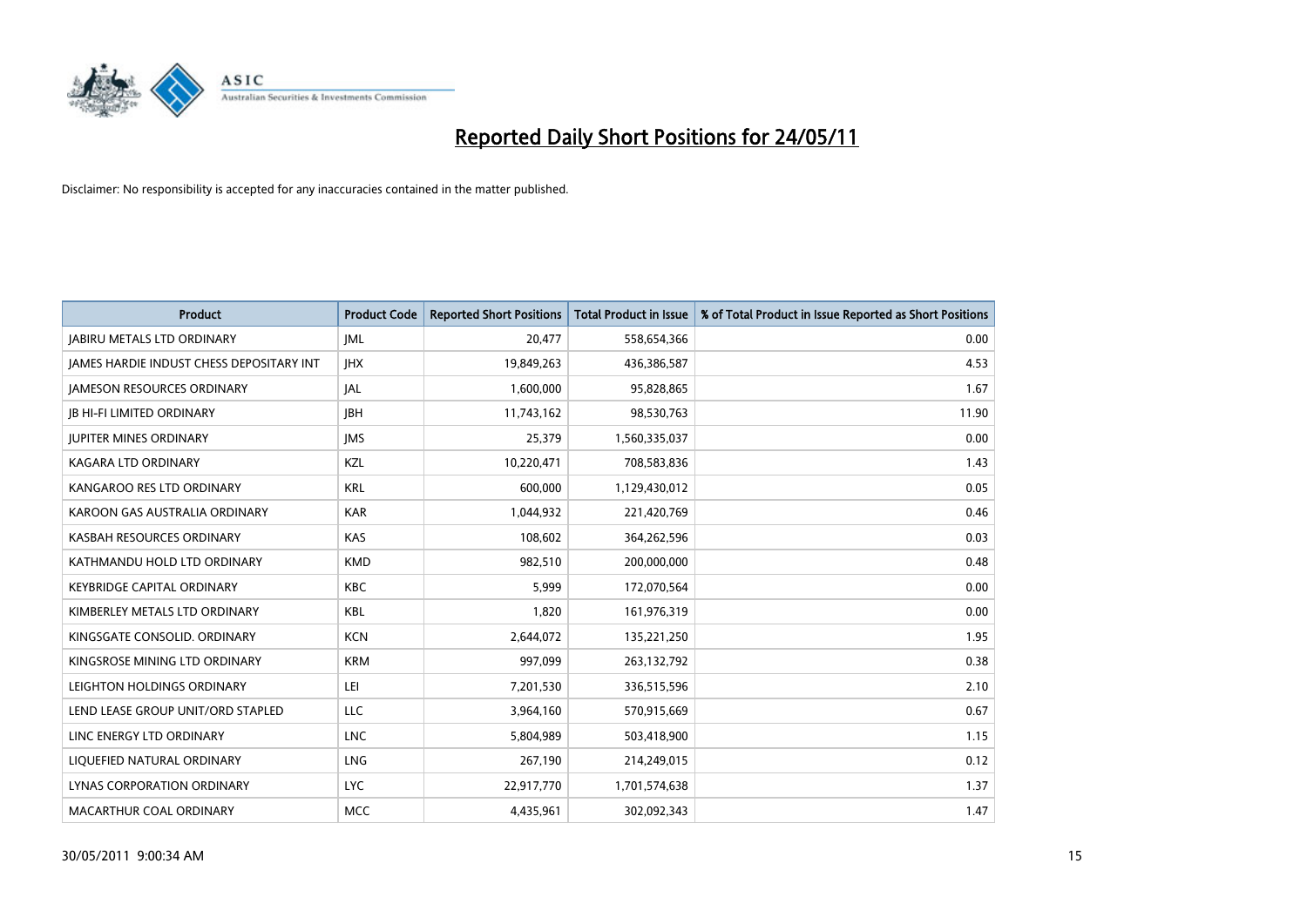

| <b>Product</b>                        | <b>Product Code</b> | <b>Reported Short Positions</b> | <b>Total Product in Issue</b> | % of Total Product in Issue Reported as Short Positions |
|---------------------------------------|---------------------|---------------------------------|-------------------------------|---------------------------------------------------------|
| <b>MACMAHON HOLDINGS ORDINARY</b>     | <b>MAH</b>          | 12,013,152                      | 733,711,705                   | 1.64                                                    |
| MACO ATLAS ROADS GRP ORDINARY STAPLED | <b>MQA</b>          | 5,512,513                       | 452,345,907                   | 1.21                                                    |
| MACQUARIE GROUP LTD ORDINARY          | MQG                 | 4,175,976                       | 346,832,785                   | 1.19                                                    |
| MAGMA METALS LTD. ORDINARY            | <b>MMW</b>          | 2,500                           | 223,351,923                   | 0.00                                                    |
| <b>MANTRA RESOURCES ORDINARY</b>      | <b>MRU</b>          | 84,774                          | 135,326,194                   | 0.06                                                    |
| MAP GROUP STAPLED US PROHIBIT.        | <b>MAP</b>          | 2,914,504                       | 1,861,210,782                 | 0.15                                                    |
| <b>MARENGO MINING ORDINARY</b>        | <b>MGO</b>          | 184,374                         | 995,068,613                   | 0.02                                                    |
| MATRIX C & E LTD ORDINARY             | <b>MCE</b>          | 99,136                          | 77,081,507                    | 0.13                                                    |
| MCMILLAN SHAKESPEARE ORDINARY         | <b>MMS</b>          | 59,681                          | 68,067,560                    | 0.08                                                    |
| <b>MCPHERSON'S LTD ORDINARY</b>       | <b>MCP</b>          | 217,965                         | 72,401,758                    | 0.30                                                    |
| MEDUSA MINING LTD ORDINARY            | <b>MML</b>          | 2,470,896                       | 188,233,911                   | 1.30                                                    |
| MELBOURNE IT LIMITED ORDINARY         | <b>MLB</b>          | 180,889                         | 80,662,621                    | 0.23                                                    |
| MEO AUSTRALIA LTD ORDINARY            | <b>MEO</b>          | 5,757,084                       | 539,913,260                   | 1.05                                                    |
| <b>MERMAID MARINE ORDINARY</b>        | <b>MRM</b>          | 1,042,219                       | 215,166,086                   | 0.48                                                    |
| MESOBLAST LIMITED ORDINARY            | <b>MSB</b>          | 1,876,378                       | 279,733,562                   | 0.69                                                    |
| METALS X LIMITED ORDINARY             | <b>MLX</b>          | 326,940                         | 1,365,661,782                 | 0.03                                                    |
| METCASH LIMITED ORDINARY              | <b>MTS</b>          | 18,760,216                      | 768,853,644                   | 2.44                                                    |
| METGASCO LIMITED ORDINARY             | <b>MEL</b>          | 235,435                         | 252,710,972                   | 0.09                                                    |
| METMINCO LIMITED ORDINARY             | <b>MNC</b>          | 5,220,836                       | 1,397,720,365                 | 0.37                                                    |
| MHM METALS LIMITED ORDINARY           | <b>MHM</b>          | 25,891                          | 101,455,410                   | 0.03                                                    |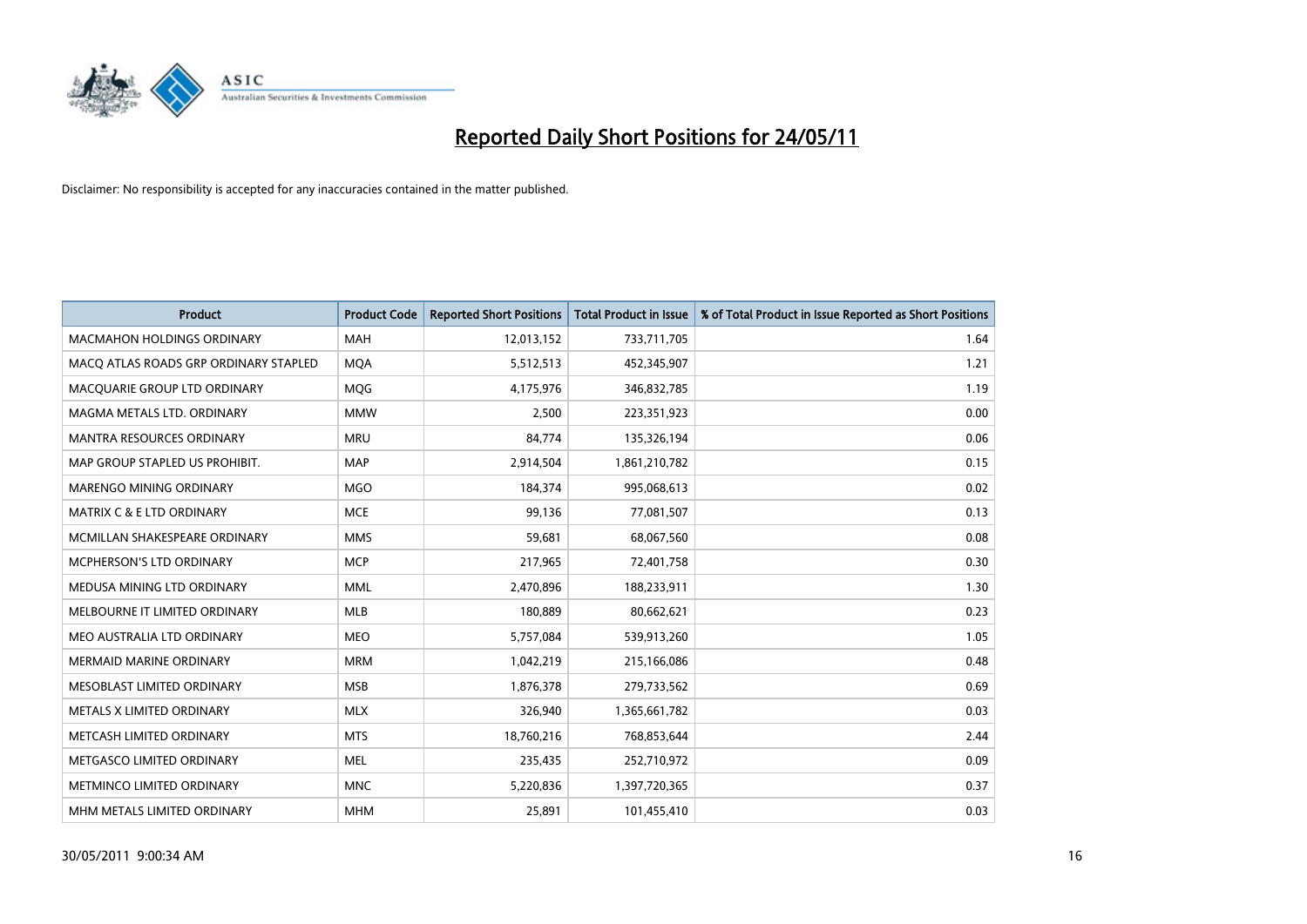

| <b>Product</b>                    | <b>Product Code</b> | <b>Reported Short Positions</b> | <b>Total Product in Issue</b> | % of Total Product in Issue Reported as Short Positions |
|-----------------------------------|---------------------|---------------------------------|-------------------------------|---------------------------------------------------------|
| MICLYN EXP OFFSHR ORDINARY        | <b>MIO</b>          | 472,168                         | 274,618,684                   | 0.17                                                    |
| MINARA RESOURCES ORDINARY         | <b>MRE</b>          | 10,013,513                      | 1,169,424,487                 | 0.85                                                    |
| MINCOR RESOURCES NL ORDINARY      | <b>MCR</b>          | 2,198,133                       | 200,608,804                   | 1.10                                                    |
| MINEMAKERS LIMITED ORDINARY       | <b>MAK</b>          | 71,627                          | 227,003,950                   | 0.03                                                    |
| MINERAL DEPOSITS ORDINARY         | <b>MDL</b>          | 311,107                         | 60,768,582                    | 0.50                                                    |
| MINERAL RESOURCES, ORDINARY       | <b>MIN</b>          | 797,000                         | 169,143,017                   | 0.47                                                    |
| MIRABELA NICKEL LTD ORDINARY      | <b>MBN</b>          | 12,288,420                      | 491,561,237                   | 2.50                                                    |
| MIRVAC GROUP STAPLED SECURITIES   | <b>MGR</b>          | 24,658,876                      | 3,416,924,188                 | 0.69                                                    |
| MOLOPO ENERGY LTD ORDINARY        | <b>MPO</b>          | 2,069,449                       | 250,972,584                   | 0.81                                                    |
| MOLY MINES LIMITED ORDINARY       | <b>MOL</b>          | 583                             | 365,893,989                   | 0.00                                                    |
| MONADELPHOUS GROUP ORDINARY       | <b>MND</b>          | 613,862                         | 87,576,827                    | 0.71                                                    |
| <b>MOUNT GIBSON IRON ORDINARY</b> | <b>MGX</b>          | 6,751,464                       | 1,082,570,693                 | 0.60                                                    |
| MSF SUGAR LIMITED ORDINARY        | <b>MSF</b>          | 19,727                          | 69,165,378                    | 0.03                                                    |
| MULTIPLEX SITES SITES             | <b>MXUPA</b>        | 36                              | 4,500,000                     | 0.00                                                    |
| MURCHISON METALS LTD ORDINARY     | <b>MMX</b>          | 15,296,533                      | 435,884,268                   | 3.51                                                    |
| MYER HOLDINGS LTD ORDINARY        | <b>MYR</b>          | 10,518,302                      | 582,947,884                   | 1.80                                                    |
| MYSTATE LIMITED ORDINARY          | <b>MYS</b>          | 1,400                           | 67,439,158                    | 0.00                                                    |
| NATIONAL AUST. BANK ORDINARY      | <b>NAB</b>          | 15,865,871                      | 2,169,658,383                 | 0.71                                                    |
| NATURAL FUEL LIMITED ORDINARY     | <b>NFL</b>          |                                 | 721,912                       | 0.00                                                    |
| NAVITAS LIMITED ORDINARY          | <b>NVT</b>          | 2,690,867                       | 369,358,564                   | 0.73                                                    |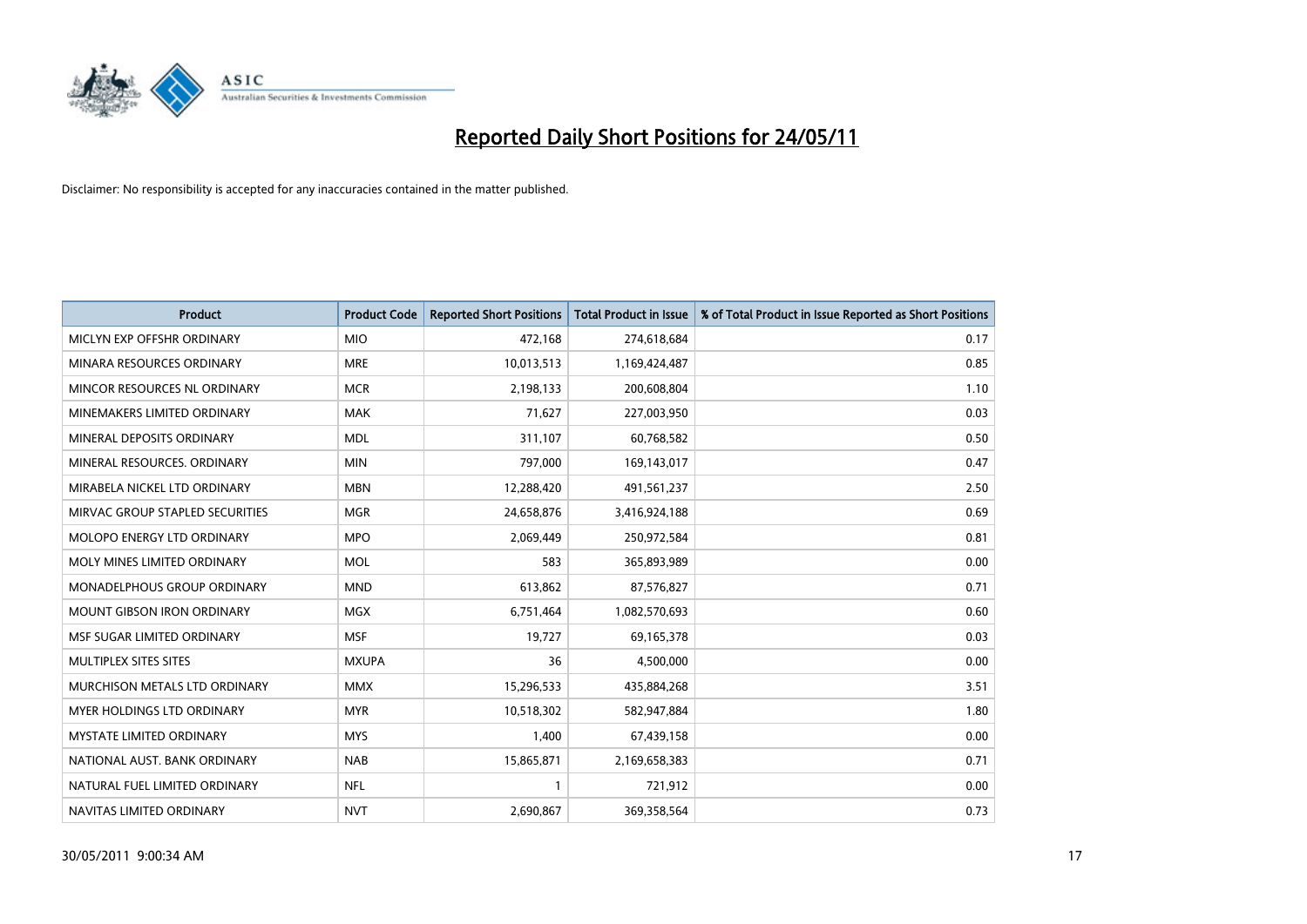

| <b>Product</b>                        | <b>Product Code</b> | <b>Reported Short Positions</b> | <b>Total Product in Issue</b> | % of Total Product in Issue Reported as Short Positions |
|---------------------------------------|---------------------|---------------------------------|-------------------------------|---------------------------------------------------------|
| NEPTUNE MARINE ORDINARY               | <b>NMS</b>          | 709,520                         | 1,747,612,299                 | 0.04                                                    |
| NEW HOPE CORPORATION ORDINARY         | <b>NHC</b>          | 948,129                         | 830,230,549                   | 0.11                                                    |
| NEWCREST MINING ORDINARY              | <b>NCM</b>          | 2,862,509                       | 765,407,334                   | 0.37                                                    |
| NEWS CORP A NON-VOTING CDI            | <b>NWSLV</b>        | 921,492                         | 1,829,772,574                 | 0.05                                                    |
| NEWS CORP B VOTING CDI                | <b>NWS</b>          | 2,272,160                       | 798,520,953                   | 0.26                                                    |
| NEXBIS LIMITED ORDINARY               | <b>NBS</b>          | 63,733                          | 798,356,704                   | 0.01                                                    |
| NEXUS ENERGY LIMITED ORDINARY         | <b>NXS</b>          | 27,935,563                      | 1,326,337,066                 | 2.10                                                    |
| NIB HOLDINGS LIMITED ORDINARY         | <b>NHF</b>          | 145,215                         | 466,765,752                   | 0.03                                                    |
| NICK SCALI LIMITED ORDINARY           | <b>NCK</b>          | 35,846                          | 81,000,000                    | 0.04                                                    |
| NIDO PETROLEUM ORDINARY               | <b>NDO</b>          | 314,062                         | 1,373,822,119                 | 0.01                                                    |
| NKWE PLATINUM 10C US COMMON           | <b>NKP</b>          | 201,266                         | 559,651,184                   | 0.04                                                    |
| NOBLE MINERAL RES ORDINARY            | <b>NMG</b>          | 1,989,558                       | 384,039,256                   | 0.51                                                    |
| NORTHERN CREST ORDINARY               | <b>NOC</b>          | 24,345                          | 133,484,723                   | 0.02                                                    |
| NORTHERN IRON LTD ORDINARY            | <b>NFE</b>          | 1,153,968                       | 336,084,863                   | 0.34                                                    |
| NRW HOLDINGS LIMITED ORDINARY         | <b>NWH</b>          | 473,801                         | 276,770,445                   | 0.18                                                    |
| NUCOAL RESOURCES NL ORDINARY          | <b>NCR</b>          | 3,482                           | 437,193,340                   | 0.00                                                    |
| NUFARM LIMITED ORDINARY               | <b>NUF</b>          | 5,689,745                       | 261,833,005                   | 2.15                                                    |
| OAKTON LIMITED ORDINARY               | <b>OKN</b>          | 733,954                         | 93,800,235                    | 0.79                                                    |
| OCEANAGOLD CORP. CHESS DEPOSITARY INT | <b>OGC</b>          | 1,392,924                       | 262,550,386                   | 0.53                                                    |
| OCEANIA CAPITAL LTD ORDINARY          | <b>OCP</b>          | 2.500                           | 91,921,295                    | 0.00                                                    |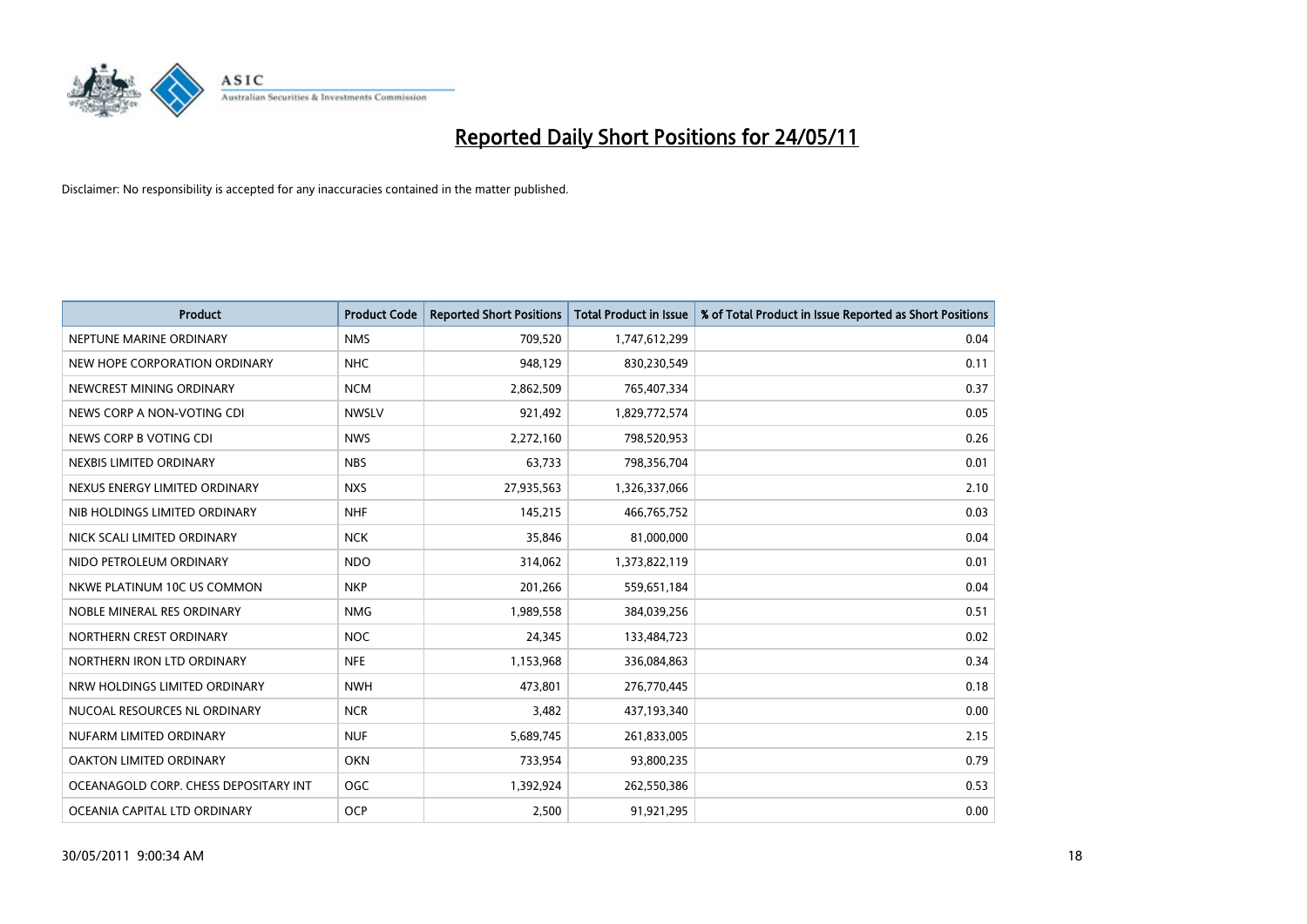

| <b>Product</b>                      | <b>Product Code</b> | <b>Reported Short Positions</b> | <b>Total Product in Issue</b> | % of Total Product in Issue Reported as Short Positions |
|-------------------------------------|---------------------|---------------------------------|-------------------------------|---------------------------------------------------------|
| OIL SEARCH LTD ORDINARY             | OSH                 | 12,222,237                      | 1,320,648,378                 | 0.94                                                    |
| OILEX LTD ORDINARY                  | <b>OEX</b>          | 63,746                          | 253,274,885                   | 0.03                                                    |
| OM HOLDINGS LIMITED ORDINARY        | <b>OMH</b>          | 8,079,702                       | 504,105,150                   | 1.60                                                    |
| ONESTEEL LIMITED ORDINARY           | OST                 | 17,350,018                      | 1,338,106,652                 | 1.29                                                    |
| ORICA LIMITED ORDINARY              | ORI                 | 2,495,089                       | 363,223,767                   | 0.67                                                    |
| ORIGIN ENERGY ORDINARY              | <b>ORG</b>          | 1,619,076                       | 1,064,379,759                 | 0.13                                                    |
| OROCOBRE LIMITED ORDINARY           | <b>ORE</b>          | 173,567                         | 102,813,894                   | 0.16                                                    |
| OROTONGROUP LIMITED ORDINARY        | ORL                 | 18,003                          | 40,880,902                    | 0.04                                                    |
| OTTO ENERGY LIMITED ORDINARY        | <b>OEL</b>          | 109,204                         | 1,134,540,071                 | 0.01                                                    |
| OZ MINERALS ORDINARY                | OZL                 | 25,120,517                      | 3,238,546,504                 | 0.76                                                    |
| PACIFIC BRANDS ORDINARY             | <b>PBG</b>          | 7,934,221                       | 931,386,248                   | 0.85                                                    |
| PALADIN ENERGY LTD ORDINARY         | PDN                 | 16,568,629                      | 777,698,217                   | 2.12                                                    |
| PANAUST LIMITED DEFERRED SETTLEMENT | <b>PNADA</b>        | 3,644,372                       | 593,001,686                   | 0.60                                                    |
| PANORAMIC RESOURCES ORDINARY        | PAN                 | 1,346,108                       | 207,050,710                   | 0.65                                                    |
| PAPERLINX LIMITED ORDINARY          | <b>PPX</b>          | 18,149,931                      | 603,580,761                   | 3.02                                                    |
| PAPILLON RES LTD ORDINARY           | PIR                 | 448,976                         | 190,812,855                   | 0.23                                                    |
| PATTIES FOODS LTD ORDINARY          | PFL                 |                                 | 138,989,223                   | 0.00                                                    |
| PEET LIMITED ORDINARY               | <b>PPC</b>          | 90,757                          | 303,854,244                   | 0.03                                                    |
| PENINSULA ENERGY LTD ORDINARY       | <b>PEN</b>          | 478,945                         | 2,089,215,700                 | 0.02                                                    |
| PERILYA LIMITED ORDINARY            | PEM                 | 586,578                         | 526,075,563                   | 0.12                                                    |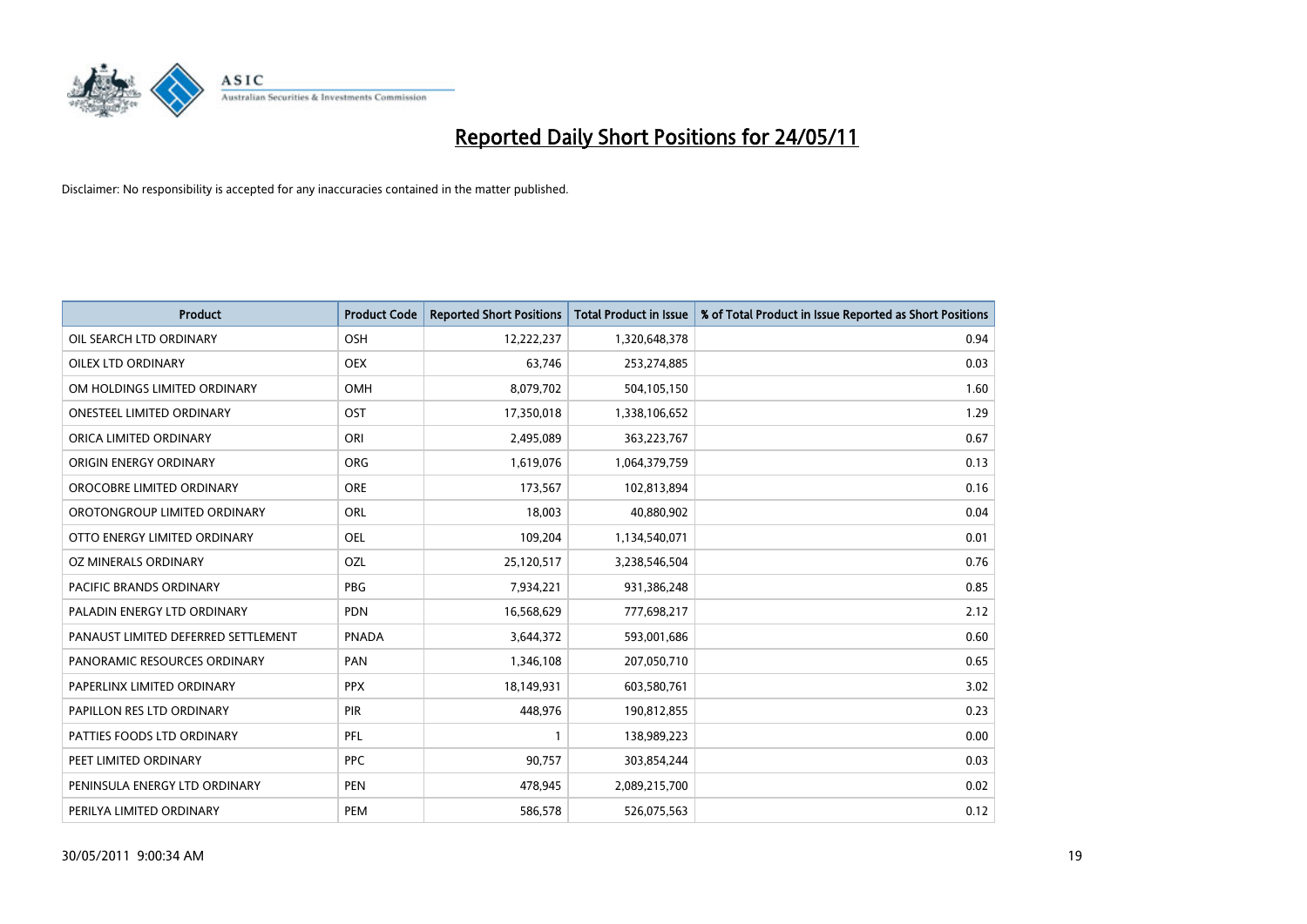

| <b>Product</b>                       | <b>Product Code</b> | <b>Reported Short Positions</b> | <b>Total Product in Issue</b> | % of Total Product in Issue Reported as Short Positions |
|--------------------------------------|---------------------|---------------------------------|-------------------------------|---------------------------------------------------------|
| PERPETUAL LIMITED ORDINARY           | PPT                 | 2,481,612                       | 44,669,352                    | 5.55                                                    |
| PERSEUS MINING LTD ORDINARY          | PRU                 | 5,155,608                       | 425,017,088                   | 1.22                                                    |
| PETSEC ENERGY ORDINARY               | <b>PSA</b>          | 223,332                         | 231,283,622                   | 0.10                                                    |
| PHARMAXIS LTD ORDINARY               | <b>PXS</b>          | 977,489                         | 228,290,309                   | 0.42                                                    |
| PHOTON GROUP LTD ORDINARY            | PGA                 | 250,510                         | 1,540,886,866                 | 0.02                                                    |
| PLATINUM ASSET ORDINARY              | <b>PTM</b>          | 7,185,054                       | 561,347,878                   | 1.27                                                    |
| PLATINUM AUSTRALIA ORDINARY          | PLA                 | 5,459,795                       | 392,430,039                   | 1.40                                                    |
| PLATINUM CAPITAL LTD ORDINARY        | <b>PMC</b>          |                                 | 164,959,410                   | 0.00                                                    |
| PLUTON RESOURCES ORDINARY            | PLV                 | 25,200                          | 187,026,448                   | 0.01                                                    |
| PMP LIMITED ORDINARY                 | <b>PMP</b>          | 48,366                          | 332,676,960                   | 0.01                                                    |
| PORT BOUVARD LIMITED ORDINARY        | PBD                 | 6,754                           | 593,868,295                   | 0.00                                                    |
| PRANA BIOTECHNOLOGY ORDINARY         | PBT                 | 744,040                         | 269,292,203                   | 0.28                                                    |
| PREMIER INVESTMENTS ORDINARY         | <b>PMV</b>          | 638,965                         | 155,062,831                   | 0.41                                                    |
| PRIMA BIOMED LTD ORDINARY            | <b>PRR</b>          | 58,032                          | 813,747,746                   | 0.01                                                    |
| PRIMARY HEALTH CARE ORDINARY         | <b>PRY</b>          | 9,653,814                       | 497,349,803                   | 1.93                                                    |
| PRIME INFR GROUP. STAPLED SECURITIES | PIH                 | 308,735                         | 351,776,795                   | 0.09                                                    |
| PRIME MEDIA GRP LTD ORDINARY         | <b>PRT</b>          | 17,125                          | 366,330,303                   | 0.00                                                    |
| PROGEN PHARMACEUTIC ORDINARY         | PGL                 | 151,596                         | 24,709,097                    | 0.61                                                    |
| PROGRAMMED ORDINARY                  | <b>PRG</b>          | 414,181                         | 118,169,908                   | 0.33                                                    |
| PSIVIDA CORP CDI 1:1                 | <b>PVA</b>          | 6,878                           | 8,891,730                     | 0.08                                                    |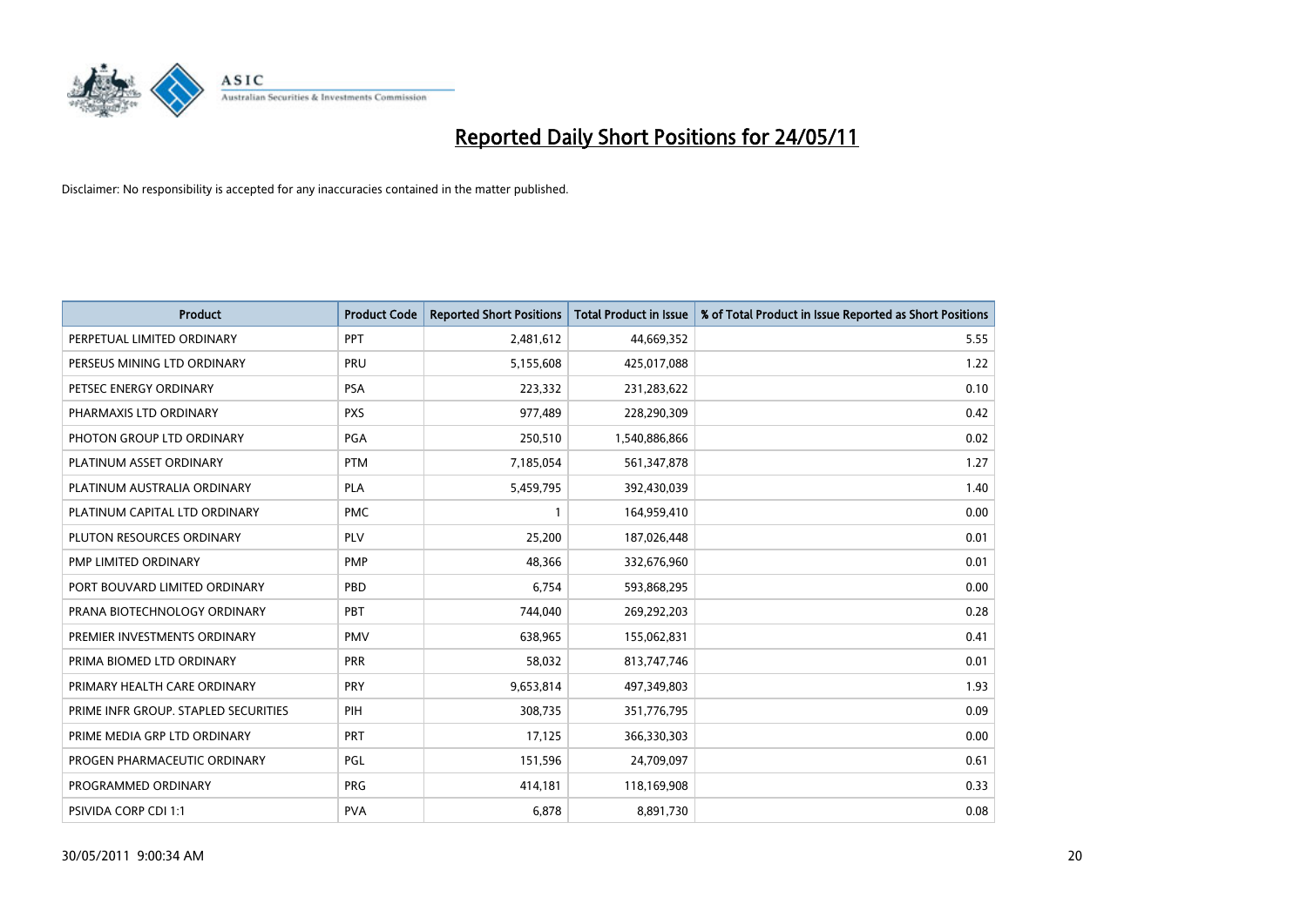

| <b>Product</b>                       | <b>Product Code</b> | <b>Reported Short Positions</b> | <b>Total Product in Issue</b> | % of Total Product in Issue Reported as Short Positions |
|--------------------------------------|---------------------|---------------------------------|-------------------------------|---------------------------------------------------------|
| <b>QANTAS AIRWAYS ORDINARY</b>       | QAN                 | 37,196,212                      | 2,265,123,620                 | 1.63                                                    |
| <b>OBE INSURANCE GROUP ORDINARY</b>  | OBE                 | 16,700,207                      | 1,092,653,182                 | 1.51                                                    |
| OR NATIONAL LIMITED ORDINARY         | <b>ORN</b>          | 16,941,811                      | 2,440,000,000                 | 0.71                                                    |
| ORXPHARMA LTD ORDINARY               | <b>ORX</b>          | 18,134                          | 125,824,127                   | 0.01                                                    |
| <b>QUBE LOGISTICS ORDINARY UNITS</b> | <b>QUB</b>          | 18,357,225                      | 610,839,329                   | 3.01                                                    |
| RAMELIUS RESOURCES ORDINARY          | <b>RMS</b>          | 249,705                         | 291,767,215                   | 0.08                                                    |
| RAMSAY HEALTH CARE ORDINARY          | <b>RHC</b>          | 2,029,236                       | 202,081,252                   | 1.00                                                    |
| <b>RCR TOMLINSON ORDINARY</b>        | <b>RCR</b>          | 92,043                          | 131,897,672                   | 0.07                                                    |
| <b>REA GROUP ORDINARY</b>            | <b>REA</b>          | 108,074                         | 130,401,680                   | 0.07                                                    |
| <b>RECKON LIMITED ORDINARY</b>       | <b>RKN</b>          | 12,318                          | 133,384,060                   | 0.01                                                    |
| <b>RED FORK ENERGY ORDINARY</b>      | <b>RFE</b>          | 16,730                          | 269,769,853                   | 0.00                                                    |
| REDBANK ENERGY LTD ORDINARY          | <b>AEI</b>          | 13                              | 786,287                       | 0.00                                                    |
| REED RESOURCES LTD ORDINARY          | <b>RDR</b>          | 412,537                         | 262,237,201                   | 0.16                                                    |
| <b>REGIS RESOURCES ORDINARY</b>      | <b>RRL</b>          | 2,422,507                       | 431,233,086                   | 0.56                                                    |
| RESMED INC CDI 10:1                  | <b>RMD</b>          | 13,853,532                      | 1,545,678,330                 | 0.86                                                    |
| <b>RESOLUTE MINING ORDINARY</b>      | <b>RSG</b>          | 8,359,743                       | 467,618,520                   | 1.77                                                    |
| <b>RESOURCE GENERATION ORDINARY</b>  | <b>RES</b>          | 268,734                         | 250,700,530                   | 0.11                                                    |
| REVERSE CORP LIMITED ORDINARY        | <b>REF</b>          | 25,141                          | 92,382,175                    | 0.03                                                    |
| REX MINERALS LIMITED ORDINARY        | <b>RXM</b>          | 286,715                         | 151,438,879                   | 0.18                                                    |
| RHG LIMITED ORDINARY                 | <b>RHG</b>          | 449,152                         | 318,745,978                   | 0.13                                                    |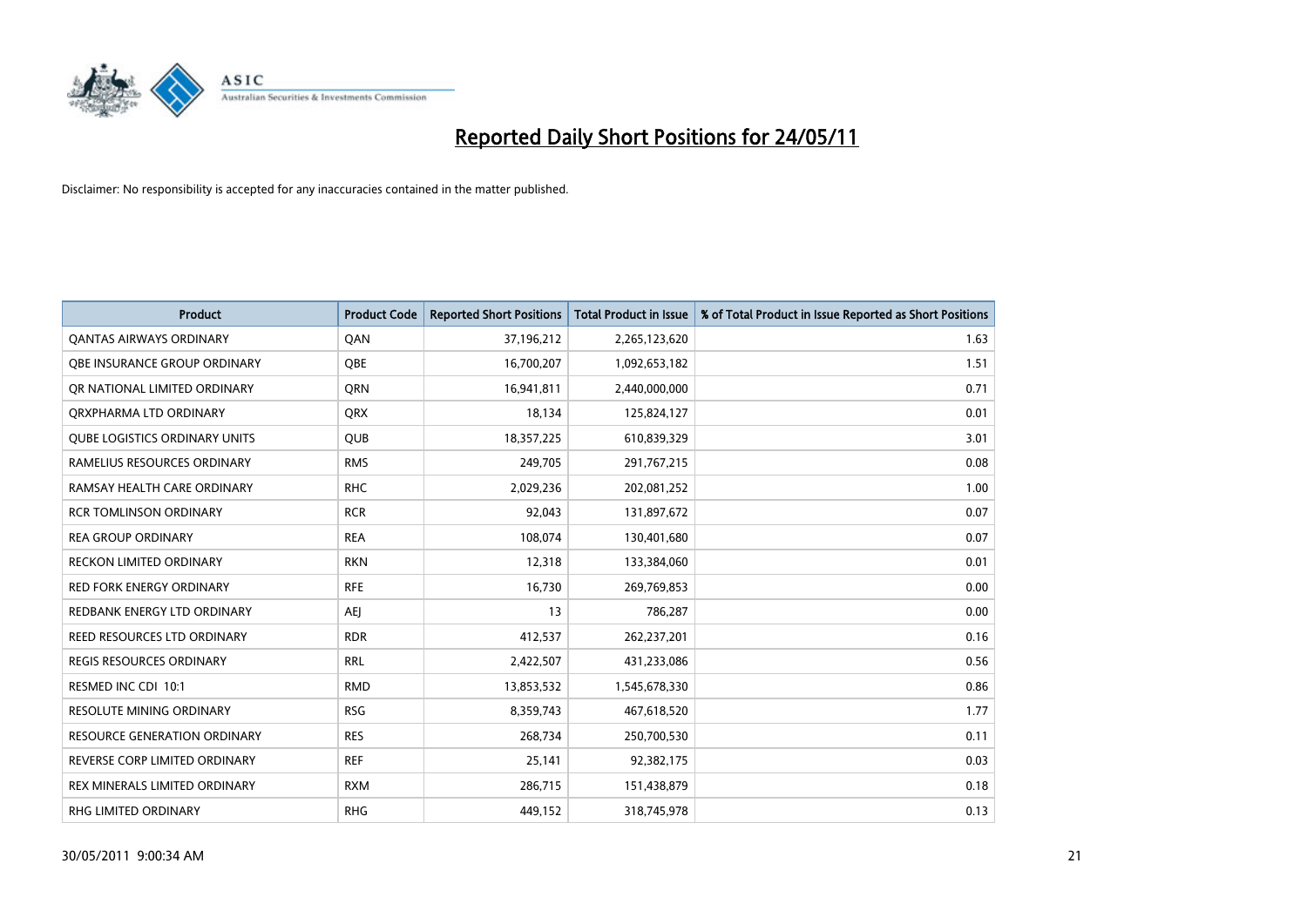

| <b>Product</b>                     | <b>Product Code</b> | <b>Reported Short Positions</b> | Total Product in Issue | % of Total Product in Issue Reported as Short Positions |
|------------------------------------|---------------------|---------------------------------|------------------------|---------------------------------------------------------|
| <b>RIDLEY CORPORATION ORDINARY</b> | <b>RIC</b>          | 687,686                         | 307,817,071            | 0.23                                                    |
| RIO TINTO LIMITED ORDINARY         | <b>RIO</b>          | 16,959,566                      | 435,758,720            | 3.85                                                    |
| RIVERCITY MOTORWAY STAPLED         | <b>RCY</b>          | 132,000                         | 957,010,115            | 0.01                                                    |
| RIVERSDALE MINING ORDINARY         | <b>RIV</b>          | 10,200                          | 244,431,186            | 0.00                                                    |
| ROBUST RESOURCES ORDINARY          | <b>ROL</b>          | 1,122,132                       | 84,944,097             | 1.32                                                    |
| ROC OIL COMPANY ORDINARY           | <b>ROC</b>          | 8,364,750                       | 713,154,560            | 1.17                                                    |
| SAI GLOBAL LIMITED ORDINARY        | SAI                 | 199,024                         | 199,552,155            | 0.09                                                    |
| SALMAT LIMITED ORDINARY            | <b>SLM</b>          | 148,876                         | 159,775,299            | 0.09                                                    |
| SAMSON OIL & GAS LTD ORDINARY      | SSN                 | 2,963,220                       | 1,727,586,909          | 0.17                                                    |
| SANDFIRE RESOURCES ORDINARY        | <b>SFR</b>          | 2,694,335                       | 148,384,969            | 1.82                                                    |
| <b>SANTOS LTD ORDINARY</b>         | <b>STO</b>          | 5,101,793                       | 877,955,664            | 0.58                                                    |
| SARACEN MINERAL ORDINARY           | <b>SAR</b>          | 182,463                         | 492,151,415            | 0.02                                                    |
| SEDGMAN LIMITED ORDINARY           | <b>SDM</b>          | 476,532                         | 209,752,689            | 0.22                                                    |
| SEEK LIMITED ORDINARY              | <b>SEK</b>          | 9,252,527                       | 336,584,488            | 2.75                                                    |
| SELECT HARVESTS ORDINARY           | SHV                 | 212,956                         | 56,226,960             | 0.38                                                    |
| SENETAS CORPORATION ORDINARY       | <b>SEN</b>          | 756,999                         | 463,105,195            | 0.16                                                    |
| SENEX ENERGY LIMITED ORDINARY      | SXY                 | 58,965                          | 756,747,445            | 0.01                                                    |
| SERVCORP LIMITED ORDINARY          | SRV                 | 71,614                          | 98,440,807             | 0.07                                                    |
| SERVICE STREAM ORDINARY            | SSM                 | 344,663                         | 283,418,867            | 0.12                                                    |
| SEVEN GROUP HOLDINGS ORDINARY      | <b>SVW</b>          | 1,342,175                       | 306,410,281            | 0.42                                                    |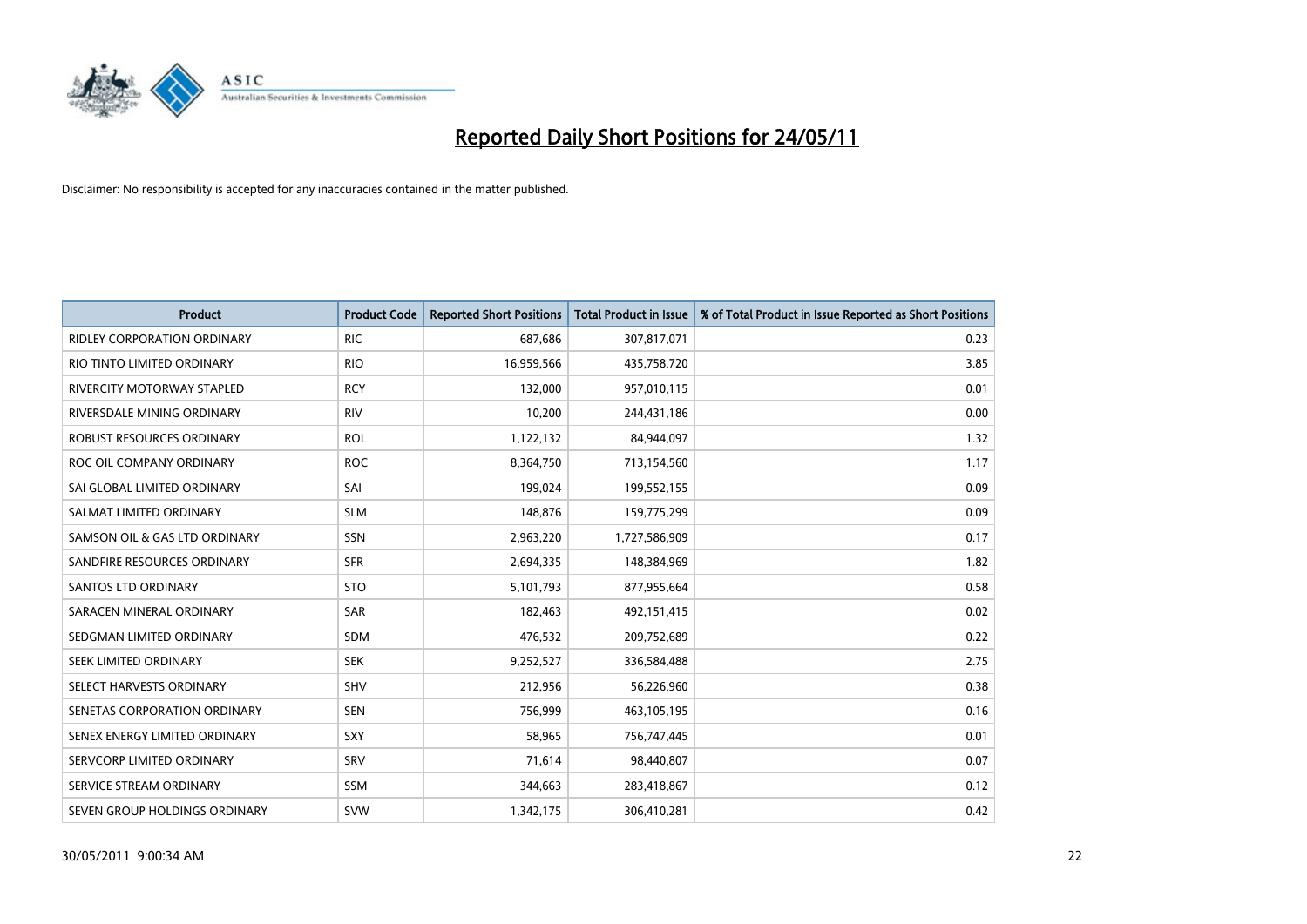

| <b>Product</b>                           | <b>Product Code</b> | <b>Reported Short Positions</b> | Total Product in Issue | % of Total Product in Issue Reported as Short Positions |
|------------------------------------------|---------------------|---------------------------------|------------------------|---------------------------------------------------------|
| SEVEN WEST MEDIA LTD ORDINARY            | <b>SWM</b>          | 4,712,609                       | 610,327,899            | 0.76                                                    |
| SHAW RIVER RESOURCES ORDINARY            | <b>SRR</b>          | 57,159                          | 375,357,803            | 0.02                                                    |
| SIGMA PHARMACEUTICAL ORDINARY            | <b>SIP</b>          | 18,788,319                      | 1,178,626,572          | 1.59                                                    |
| SIGNATURE METALS LTD ORDINARY            | <b>SBL</b>          | 383,956                         | 2,351,804,534          | 0.02                                                    |
| SIHAYO GOLD LIMITED ORDINARY             | <b>SIH</b>          | 48,275                          | 693,986,646            | 0.01                                                    |
| SILEX SYSTEMS ORDINARY                   | <b>SLX</b>          | 323,968                         | 170,133,997            | 0.18                                                    |
| SILVER LAKE RESOURCE ORDINARY            | <b>SLR</b>          | 81,026                          | 178,882,838            | 0.04                                                    |
| SIMS METAL MGMT LTD ORDINARY             | <b>SGM</b>          | 2,999,278                       | 205,393,914            | 1.48                                                    |
| SINGAPORE TELECOMM. CHESS DEPOSITARY INT | SGT                 | 4,763,168                       | 234,092,504            | 2.05                                                    |
| SKILLED GROUP LTD ORDINARY               | <b>SKE</b>          | 44.646                          | 233,089,776            | 0.02                                                    |
| SKY CITY ENTERTAIN, ORDINARY             | <b>SKC</b>          | 26,076                          | 576,958,340            | 0.00                                                    |
| <b>SKY NETWORK ORDINARY</b>              | <b>SKT</b>          | 18,324                          | 389,139,785            | 0.00                                                    |
| <b>SLATER &amp; GORDON ORDINARY</b>      | <b>SGH</b>          | 436                             | 149,320,168            | 0.00                                                    |
| SMS MANAGEMENT, ORDINARY                 | <b>SMX</b>          | 261,252                         | 67,661,358             | 0.38                                                    |
| SONIC HEALTHCARE ORDINARY                | <b>SHL</b>          | 4,971,065                       | 388,429,875            | 1.26                                                    |
| SOUL PATTINSON (W.H) ORDINARY            | SOL                 | 41,837                          | 238,640,580            | 0.01                                                    |
| SOUTH BOULDER MINES ORDINARY             | <b>STB</b>          | 15,671                          | 86,115,688             | 0.01                                                    |
| SP AUSNET STAPLED SECURITIES             | <b>SPN</b>          | 4,566,758                       | 2,795,115,439          | 0.16                                                    |
| SPARK INFRASTRUCTURE STAPLED NOTE & UNIT | SKI                 | 17,893,173                      | 1,326,734,264          | 1.34                                                    |
| SPDR 200 FUND ETF UNITS                  | STW                 | 8                               | 50,339,159             | 0.00                                                    |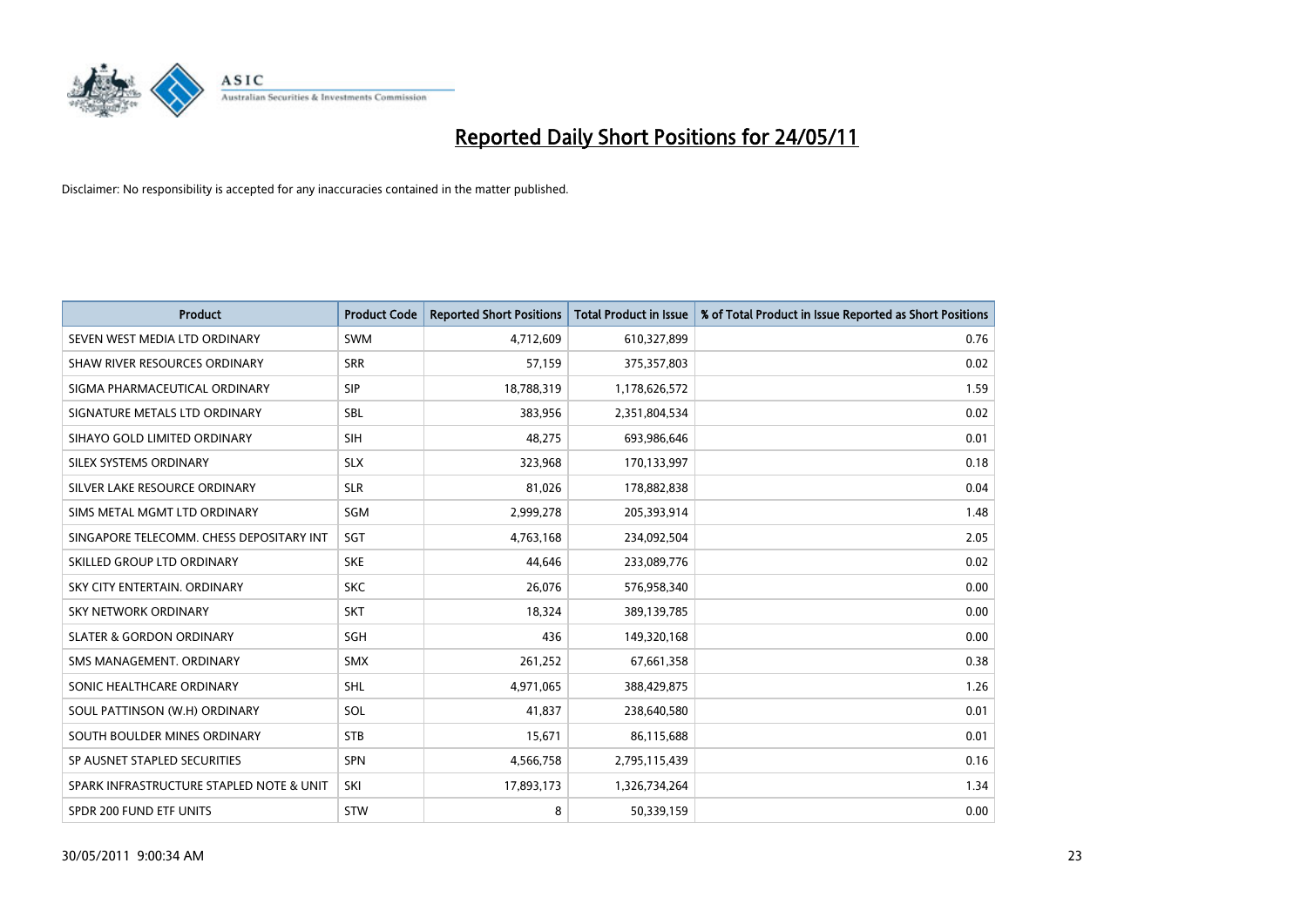

| <b>Product</b>                | <b>Product Code</b> | <b>Reported Short Positions</b> | <b>Total Product in Issue</b> | % of Total Product in Issue Reported as Short Positions |
|-------------------------------|---------------------|---------------------------------|-------------------------------|---------------------------------------------------------|
| SPECIALTY FASHION ORDINARY    | <b>SFH</b>          | 685,420                         | 191,686,122                   | 0.36                                                    |
| SPOTLESS GROUP LTD ORDINARY   | <b>SPT</b>          | 2,313,869                       | 262,766,725                   | 0.87                                                    |
| ST BARBARA LIMITED ORDINARY   | SBM                 | 4,923,368                       | 325,615,389                   | 1.50                                                    |
| STAGING CONNECTIONS ORDINARY  | <b>STG</b>          | 2,917,189                       | 78,317,726                    | 3.72                                                    |
| STANMORE COAL LTD ORDINARY    | <b>SMR</b>          | 75,941                          | 88,270,738                    | 0.08                                                    |
| STARPHARMA HOLDINGS ORDINARY  | SPL                 | 265,252                         | 247,560,721                   | 0.11                                                    |
| STH AMERICAN COR LTD ORDINARY | SAY                 | 9,200                           | 245,846,493                   | 0.00                                                    |
| STH CRS ELECT ENGNR ORDINARY  | <b>SXE</b>          | 72,392                          | 142,678,939                   | 0.05                                                    |
| STHN CROSS MEDIA ORDINARY     | <b>SXL</b>          | 2,918,071                       | 704,775,484                   | 0.41                                                    |
| STOCKLAND UNITS/ORD STAPLED   | <b>SGP</b>          | 11,058,947                      | 2,383,036,717                 | 0.46                                                    |
| STRAITS RES LTD. ORDINARY     | SRO                 | 8,132,256                       | 324,655,749                   | 2.50                                                    |
| STW COMMUNICATIONS ORDINARY   | SGN                 | 428,932                         | 364,310,964                   | 0.10                                                    |
| SUN RESOURCES NL ORDINARY     | <b>SUR</b>          | 25,000                          | 444,369,734                   | 0.01                                                    |
| SUNCORP GROUP LTD ORDINARY    | <b>SUN</b>          | 8,653,326                       | 1,286,600,980                 | 0.64                                                    |
| SUNDANCE ENERGY ORDINARY      | <b>SEA</b>          | 30,179                          | 276,709,585                   | 0.01                                                    |
| SUNDANCE RESOURCES ORDINARY   | <b>SDL</b>          | 10,711,338                      | 2,870,657,169                 | 0.35                                                    |
| SUNLAND GROUP LTD ORDINARY    | <b>SDG</b>          | 374,427                         | 224,881,794                   | 0.16                                                    |
| SUPER RET REP LTD ORDINARY    | SUL                 | 215,320                         | 130,018,739                   | 0.17                                                    |
| <b>SWICK MINING ORDINARY</b>  | <b>SWK</b>          | 12,215                          | 236,724,970                   | 0.00                                                    |
| SYMEX HOLDINGS ORDINARY       | <b>SYM</b>          | 27,221                          | 189,166,670                   | 0.01                                                    |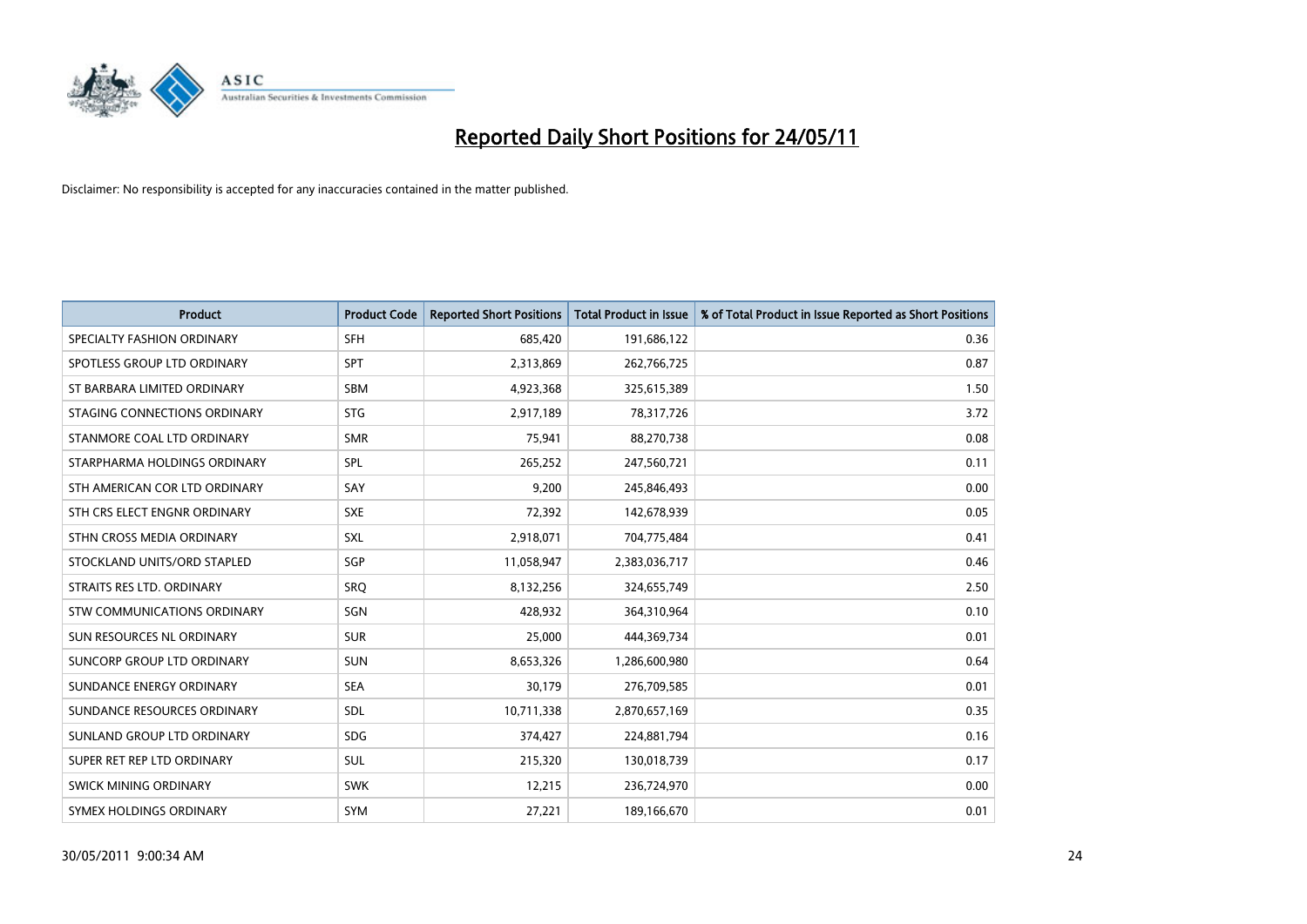

| <b>Product</b>                      | <b>Product Code</b> | <b>Reported Short Positions</b> | <b>Total Product in Issue</b> | % of Total Product in Issue Reported as Short Positions |
|-------------------------------------|---------------------|---------------------------------|-------------------------------|---------------------------------------------------------|
| TABCORP HOLDINGS LTD ORDINARY       | <b>TAH</b>          | 3,458,846                       | 688,019,737                   | 0.49                                                    |
| <b>TALENT2 INTERNATION ORDINARY</b> | <b>TWO</b>          | 78,427                          | 144,422,121                   | 0.05                                                    |
| TALISMAN MINING ORDINARY            | <b>TLM</b>          | 3,079                           | 130,438,627                   | 0.00                                                    |
| TANAMI GOLD NL ORDINARY             | <b>TAM</b>          | 63,340                          | 260,997,677                   | 0.02                                                    |
| TAP OIL LIMITED ORDINARY            | <b>TAP</b>          | 789,993                         | 240,967,311                   | 0.33                                                    |
| TASSAL GROUP LIMITED ORDINARY       | <b>TGR</b>          | 64,834                          | 146,304,404                   | 0.03                                                    |
| TATTS GROUP LTD ORDINARY            | <b>TTS</b>          | 12,062,797                      | 1,318,683,208                 | 0.91                                                    |
| TELECOM CORPORATION ORDINARY        | <b>TEL</b>          | 32,481,331                      | 1,924,652,813                 | 1.70                                                    |
| TELSTRA CORPORATION. ORDINARY       | <b>TLS</b>          | 56,297,125                      | 12,443,074,357                | 0.43                                                    |
| TEN NETWORK HOLDINGS ORDINARY       | <b>TEN</b>          | 37,355,922                      | 1,045,236,720                 | 3.55                                                    |
| TERANGA GOLD CORP CDI 1:1           | <b>TGZ</b>          | 449.894                         | 150,340,337                   | 0.29                                                    |
| TFS CORPORATION LTD ORDINARY        | <b>TFC</b>          | 65,944                          | 275,789,494                   | 0.02                                                    |
| THE REJECT SHOP ORDINARY            | <b>TRS</b>          | 840,870                         | 26,033,570                    | 3.21                                                    |
| THOR MINING PLC CHESS DEPOSITARY    | <b>THR</b>          | 2,307                           | 222,489,120                   | 0.00                                                    |
| THORN GROUP LIMITED ORDINARY        | <b>TGA</b>          | 11,734                          | 129,858,924                   | 0.01                                                    |
| THUNDELARRA EXPLOR, ORDINARY        | <b>THX</b>          | 26,212                          | 153,578,927                   | 0.02                                                    |
| TIGER RESOURCES ORDINARY            | <b>TGS</b>          | 509,897                         | 668,635,549                   | 0.07                                                    |
| TIMBERCORP LIMITED ORDINARY         | <b>TIM</b>          | 90,074                          | 352,071,429                   | 0.02                                                    |
| <b>TISHMAN SPEYER UNITS</b>         | <b>TSO</b>          | 143,727                         | 338,440,904                   | 0.04                                                    |
| TNG LIMITED ORDINARY                | <b>TNG</b>          | 4,321                           | 284,803,062                   | 0.00                                                    |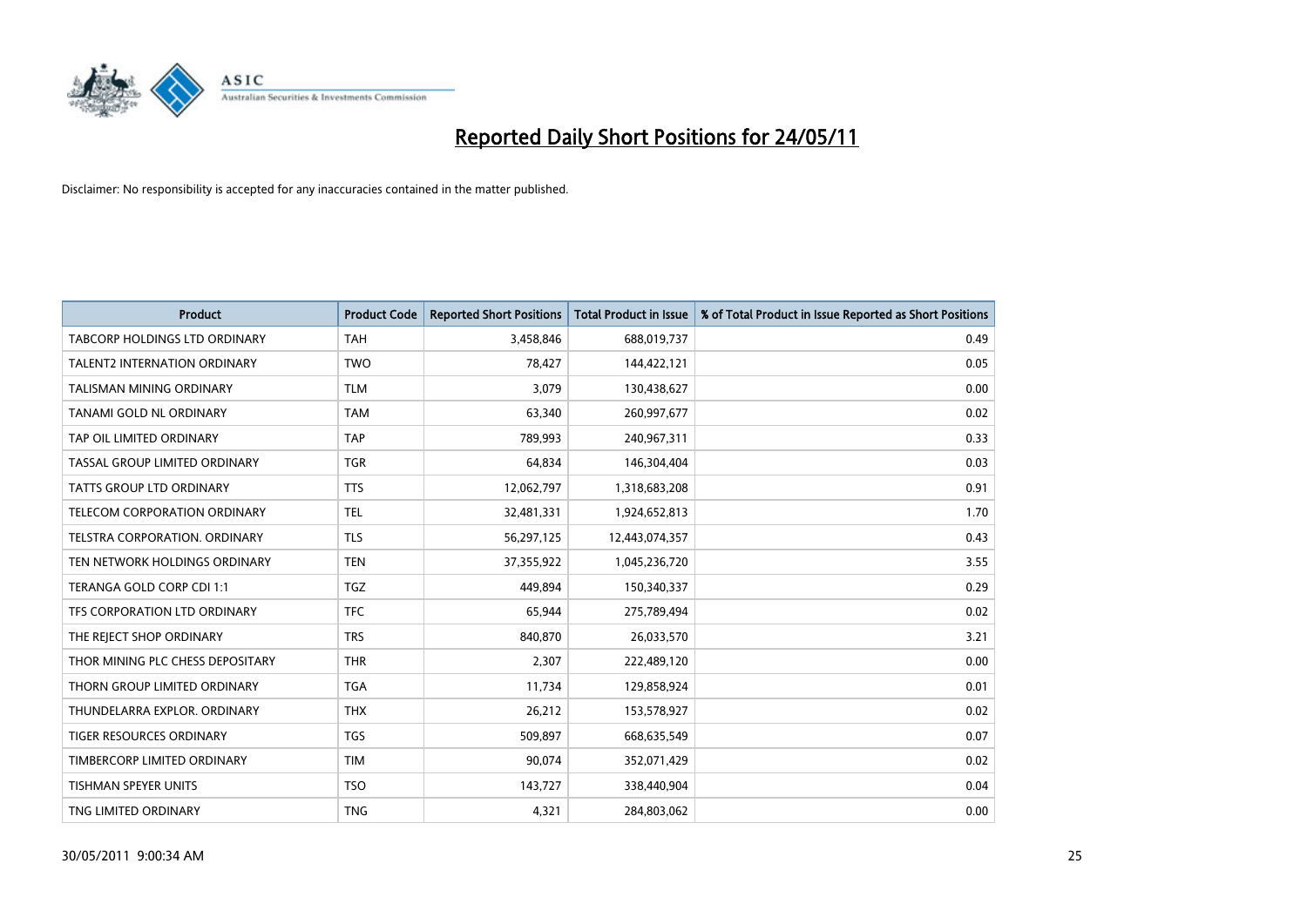

| <b>Product</b>                            | <b>Product Code</b> | <b>Reported Short Positions</b> | <b>Total Product in Issue</b> | % of Total Product in Issue Reported as Short Positions |
|-------------------------------------------|---------------------|---------------------------------|-------------------------------|---------------------------------------------------------|
| TOLL HOLDINGS LTD ORDINARY                | <b>TOL</b>          | 20,853,468                      | 710,128,531                   | 2.93                                                    |
| TORO ENERGY LIMITED ORDINARY              | <b>TOE</b>          | 274,104                         | 964,936,676                   | 0.02                                                    |
| <b>TOWER LIMITED ORDINARY</b>             | <b>TWR</b>          | 690,519                         | 263,603,448                   | 0.26                                                    |
| TOX FREE SOLUTIONS ORDINARY               | <b>TOX</b>          | 28,214                          | 92,630,478                    | 0.02                                                    |
| TPG TELECOM LIMITED ORDINARY              | <b>TPM</b>          | 4,395,824                       | 775,522,421                   | 0.58                                                    |
| TRANSFIELD SERV INFR STAPLED SECURITIES   | <b>TSI</b>          | 100,995                         | 438,756,421                   | 0.03                                                    |
| TRANSFIELD SERVICES ORDINARY              | <b>TSE</b>          | 7,264,033                       | 549,715,957                   | 1.32                                                    |
| TRANSPACIFIC INDUST. ORDINARY             | <b>TPI</b>          | 10,804,020                      | 960,638,735                   | 1.11                                                    |
| TRANSURBAN GROUP TRIPLE STAPLED SEC.      | <b>TCL</b>          | 3,240,722                       | 1,443,543,731                 | 0.19                                                    |
| TREASURY WINE ESTATE ORDINARY             | <b>TWE</b>          | 4,274,111                       | 647,227,144                   | 0.65                                                    |
| TRINITY GROUP STAPLED SECURITIES          | <b>TCO</b>          | 3,419                           | 203,405,927                   | 0.00                                                    |
| TROY RESOURCES NL ORDINARY                | <b>TRY</b>          | 32,727                          | 87,970,323                    | 0.02                                                    |
| UGL LIMITED ORDINARY                      | <b>UGL</b>          | 5,273,113                       | 166,047,171                   | 3.16                                                    |
| UNILIFE CORPORATION CDI US PROHIBITED     | <b>UNS</b>          | 612,857                         | 273,378,408                   | 0.22                                                    |
| VALAD PROPERTY GROUP STAPLED US PROHIBIT. | <b>VPG</b>          | 2,819,468                       | 115,108,116                   | 2.45                                                    |
| <b>VDM GROUP LIMITED ORDINARY</b>         | <b>VMG</b>          | 11,116                          | 193,127,749                   | 0.01                                                    |
| <b>VENTURE MINERALS ORDINARY</b>          | <b>VMS</b>          | 193,474                         | 220,943,592                   | 0.09                                                    |
| VIRGIN BLUE HOLDINGS ORDINARY             | <b>VBA</b>          | 43,749,510                      | 2,210,197,600                 | 1.97                                                    |
| <b>VISION GROUP HLDGS ORDINARY</b>        | <b>VGH</b>          | 78,000                          | 74,197,532                    | 0.11                                                    |
| VITA GROUP LTD ORDINARY                   | <b>VTG</b>          | 75,190                          | 142,499,800                   | 0.05                                                    |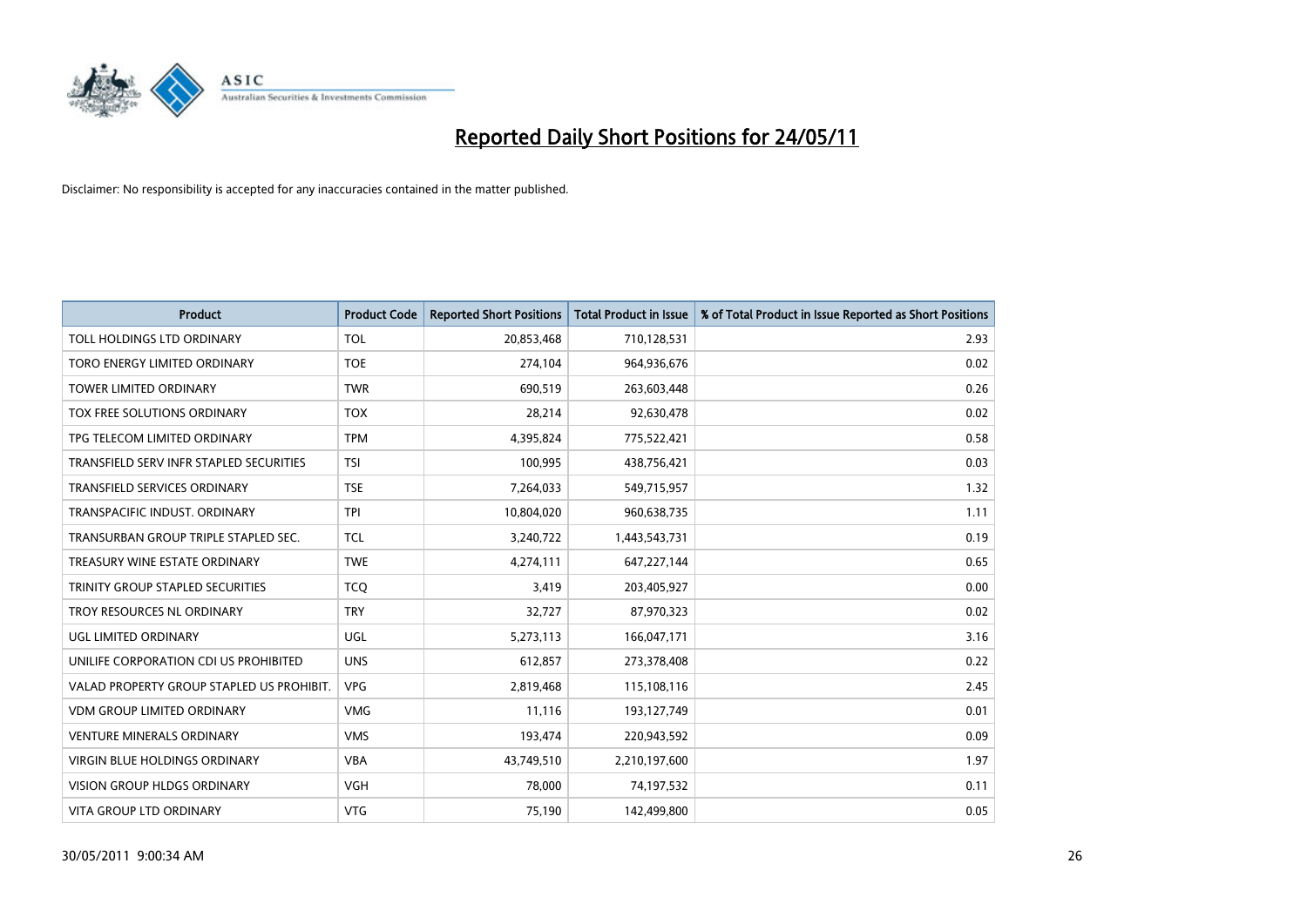

| <b>Product</b>                         | <b>Product Code</b> | <b>Reported Short Positions</b> | <b>Total Product in Issue</b> | % of Total Product in Issue Reported as Short Positions |
|----------------------------------------|---------------------|---------------------------------|-------------------------------|---------------------------------------------------------|
| VITERRA INC CDI 1:1                    | <b>VTA</b>          | 3,828                           | 68,629,939                    | 0.01                                                    |
| <b>WATPAC LIMITED ORDINARY</b>         | <b>WTP</b>          | 37,621                          | 183,341,382                   | 0.01                                                    |
| <b>WDS LIMITED ORDINARY</b>            | <b>WDS</b>          | 701                             | 144,055,662                   | 0.00                                                    |
| WEBJET LIMITED ORDINARY                | <b>WEB</b>          | 389,236                         | 77,961,278                    | 0.50                                                    |
| <b>WESFARMERS LIMITED ORDINARY</b>     | <b>WES</b>          | 21,665,299                      | 1,005,197,704                 | 2.14                                                    |
| WESFARMERS LIMITED PARTIALLY PROTECTED | <b>WESN</b>         | 85,252                          | 151,874,458                   | 0.04                                                    |
| <b>WESTERN AREAS NL ORDINARY</b>       | <b>WSA</b>          | 6,217,776                       | 179,735,899                   | 3.47                                                    |
| WESTERN DESERT RES. ORDINARY           | <b>WDR</b>          | 948                             | 155,209,435                   | 0.00                                                    |
| WESTFIELD GROUP ORD/UNIT STAPLED SEC   | <b>WDC</b>          | 9,123,840                       | 2,308,988,539                 | 0.34                                                    |
| WESTFIELD RETAIL TST UNIT STAPLED      | <b>WRT</b>          | 31,478,757                      | 3,054,166,195                 | 1.04                                                    |
| WESTPAC BANKING CORP ORDINARY          | <b>WBC</b>          | 23,952,066                      | 3,009,647,496                 | 0.77                                                    |
| WHITE ENERGY COMPANY ORDINARY          | <b>WEC</b>          | 9,981,028                       | 316,104,241                   | 3.15                                                    |
| WHITEHAVEN COAL ORDINARY               | <b>WHC</b>          | 1,132,443                       | 493,800,069                   | 0.21                                                    |
| WHK GROUP LIMITED ORDINARY             | <b>WHG</b>          | 89,746                          | 265,142,652                   | 0.03                                                    |
| <b>WILDHORSE ENERGY ORDINARY</b>       | <b>WHE</b>          | 26,413                          | 227,117,335                   | 0.01                                                    |
| WOODSIDE PETROLEUM ORDINARY            | <b>WPL</b>          | 2,394,141                       | 793,229,820                   | 0.29                                                    |
| WOOLWORTHS LIMITED ORDINARY            | <b>WOW</b>          | 4,313,538                       | 1,216,421,820                 | 0.33                                                    |
| <b>WORLEYPARSONS LTD ORDINARY</b>      | <b>WOR</b>          | 5,181,683                       | 241,665,385                   | 2.13                                                    |
| WOTIF.COM HOLDINGS ORDINARY            | <b>WTF</b>          | 10,227,885                      | 210,980,444                   | 4.81                                                    |
| WPG RES LTD ORDINARY                   | <b>WPG</b>          | 284,541                         | 247,759,340                   | 0.12                                                    |